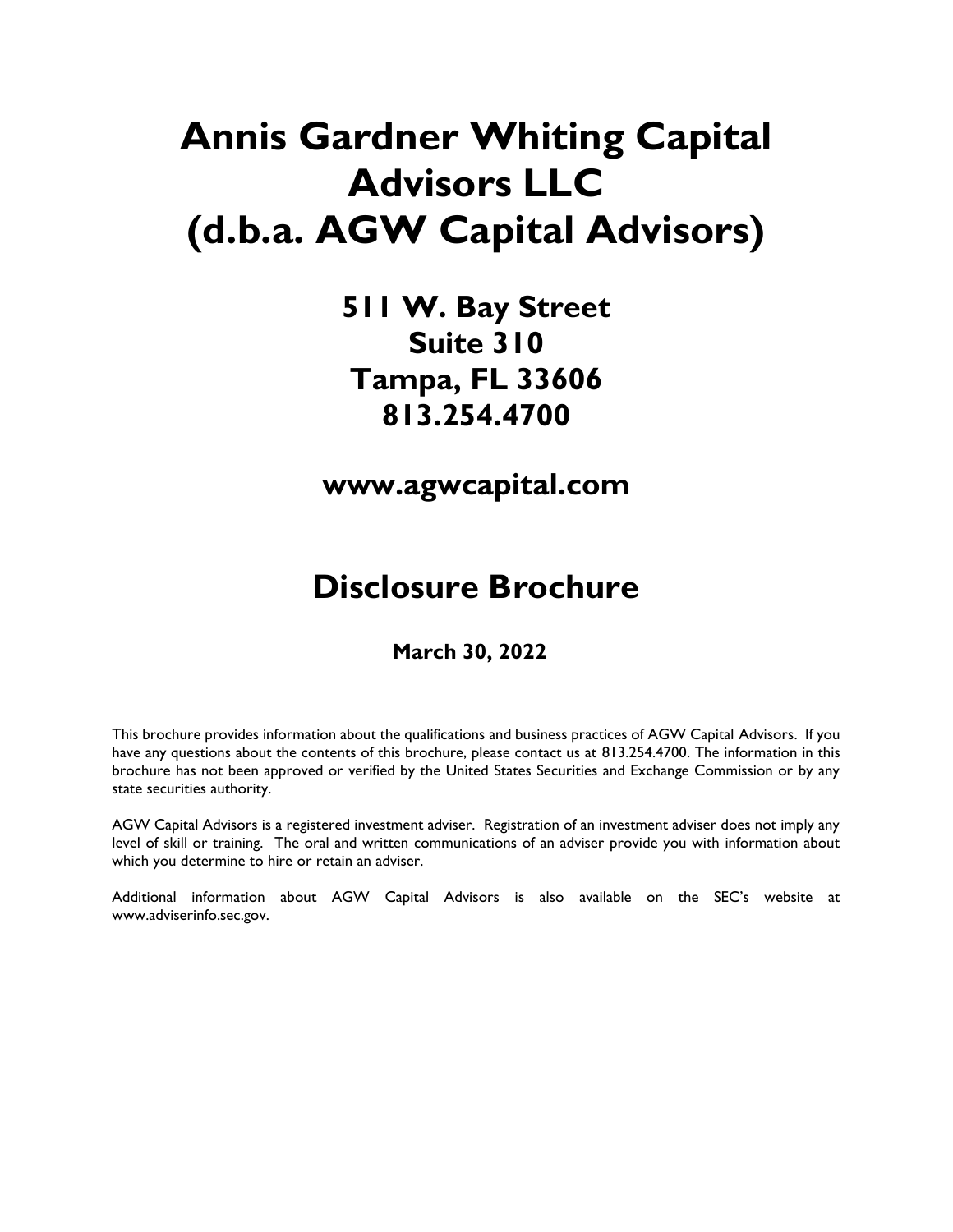#### **Summary of Material Changes**

The disclosure brochure is made available to you initially when you enter into an advisory relationship with us. Annually, we will provide a summary of material changes to our brochure, which includes the date of the last annual update and information on how you may obtain a complete updated brochure free of charge.

We may also provide updated disclosure information about material changes on a more frequent basis. We will provide you with a brochure at any time without charge.

There are the following material changes in this brochure from the last annual updating amendment of AGW Capital Advisors on March 25, 2021. Material changes relate to AGW Capital Advisors policies, practices or conflicts of interests only.

The firm now offers a private fund.

If you would like to receive a copy of our complete brochure, please contact Jay Annis at 813.254.4700 or jay@agwcapital.com.

Additional information about us and about persons affiliated with us who are registered as our investment adviser representatives ("your advisory representative") is also available via the SEC's website, at www.adviserinfo.sec.gov.

Information regarding your advisory representative can also be found in the supplement to this brochure.

> AGW Capital Advisors SEC File Number 801-70256 CRD Number 150570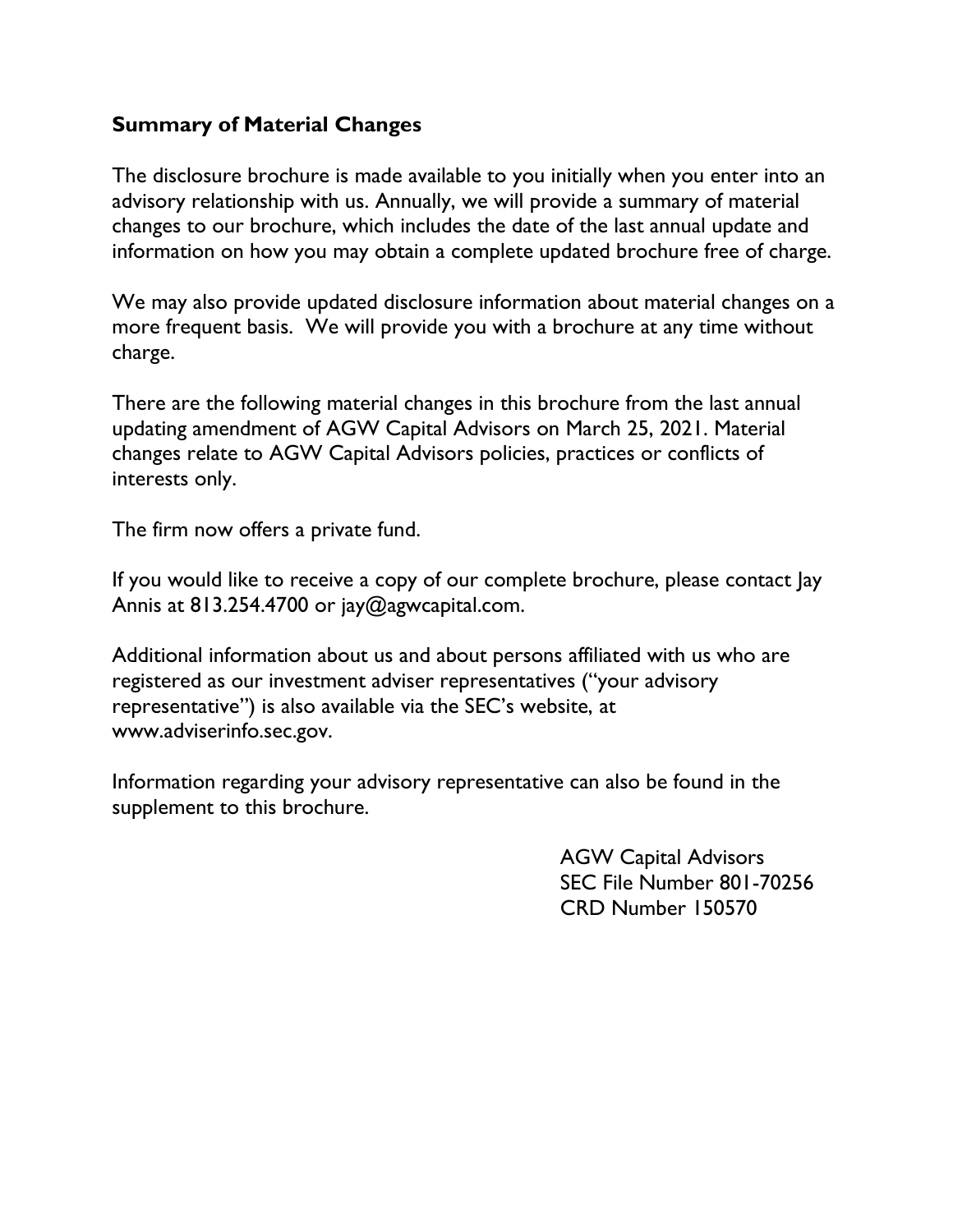# **Contents**

| Code of Ethics; Participation or Interest in Client Transactions and Personal Trading 10 |  |
|------------------------------------------------------------------------------------------|--|
|                                                                                          |  |
|                                                                                          |  |
|                                                                                          |  |
|                                                                                          |  |
|                                                                                          |  |
|                                                                                          |  |
|                                                                                          |  |
|                                                                                          |  |
|                                                                                          |  |
|                                                                                          |  |
|                                                                                          |  |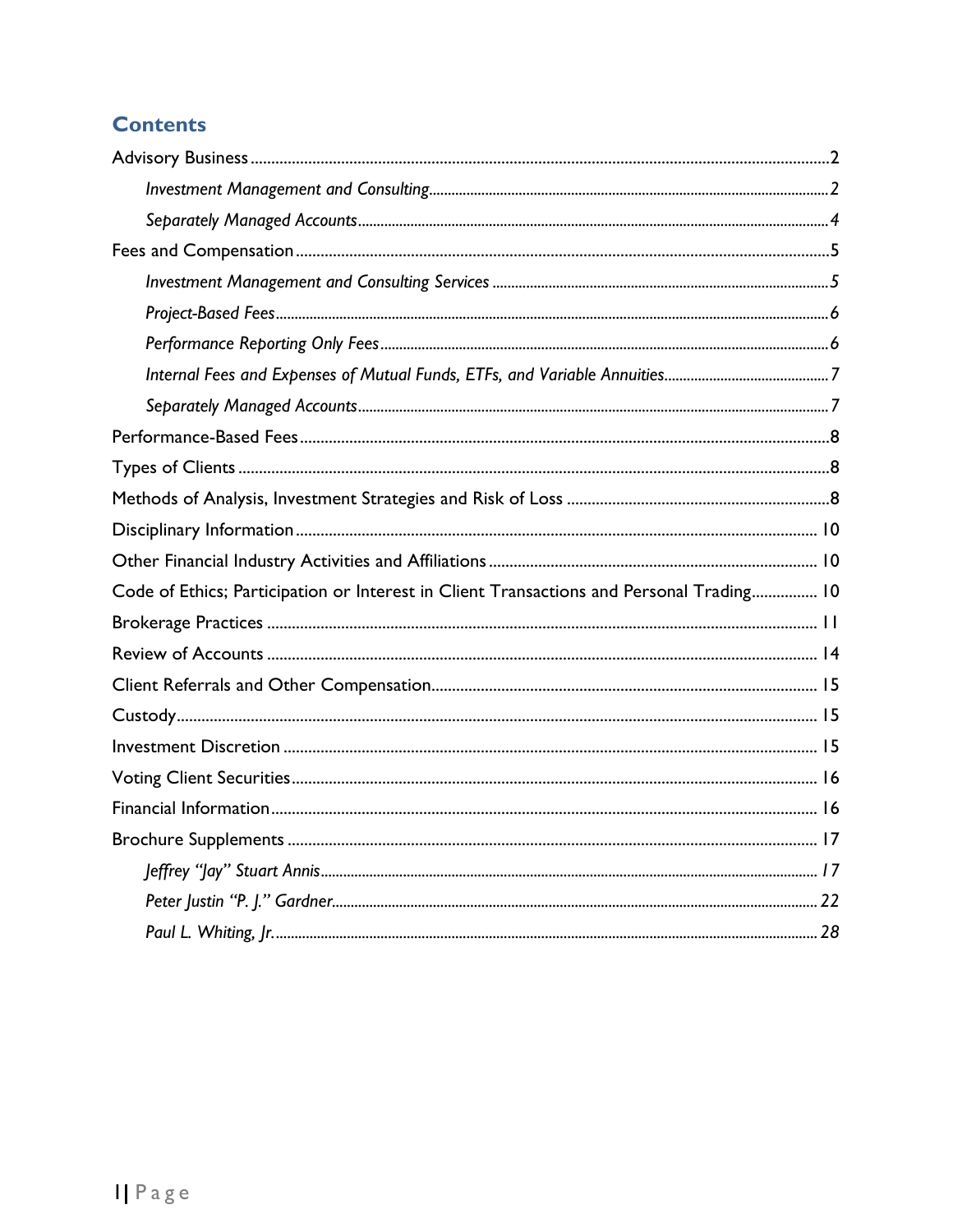#### <span id="page-3-0"></span>**Advisory Business**

AGW Capital Advisors ("AGW") is a Limited Liability Company organized under the laws of the State of Florida. Jay Annis, P. J. Gardner and Paul L. Whiting, Jr. co-founded the Tampa-based investment advisory firm in 2009 and are the principal owners. AGW Capital Advisors is a SEC registered investment advisory firm.

As of December 31, 2020, we managed \$967,218,768 in client assets where we had the ability to make all of the investment decisions (i.e., discretionary). Approximately \$2,079,051,735 in client assets were managed where our clients approved our investment decisions based upon our recommendations (i.e., nondiscretionary). We also provide advisory services only (no transactional services) on approximately \$183,682,329 in client assets.

#### <span id="page-3-1"></span>*Investment Management and Consulting*

We assist you in improving the use of your assets by:

- 1) identifying appropriate investment objectives,
- 2) identifying suitable risk parameters which assets should be managed,
- 3) deploying your assets in a manner that maximizes the probability of achieving your stated objectives within acceptable risk parameters, and
- 4) monitoring your ongoing progress towards achieving your stated objectives and making adjustments to your investment strategy given your progress and changing conditions.

We frequently manage assets on a discretionary basis to ensure that we have the ability to make necessary changes on your behalf expediently. However, we also handle relationships on a non-discretionary basis or strictly provide investment advice only, which is more common with our institutional, committee-based clients.

Our core services include, but are not limited to, the following:

- $\triangleright$  Investment policy statement for corporate and institutional clients:
	- $\circ$  goal and objective setting,
	- o spending/distribution policy
- ➢ Asset allocation:
	- o portfolio optimization, stress testing using linear forecasting, historical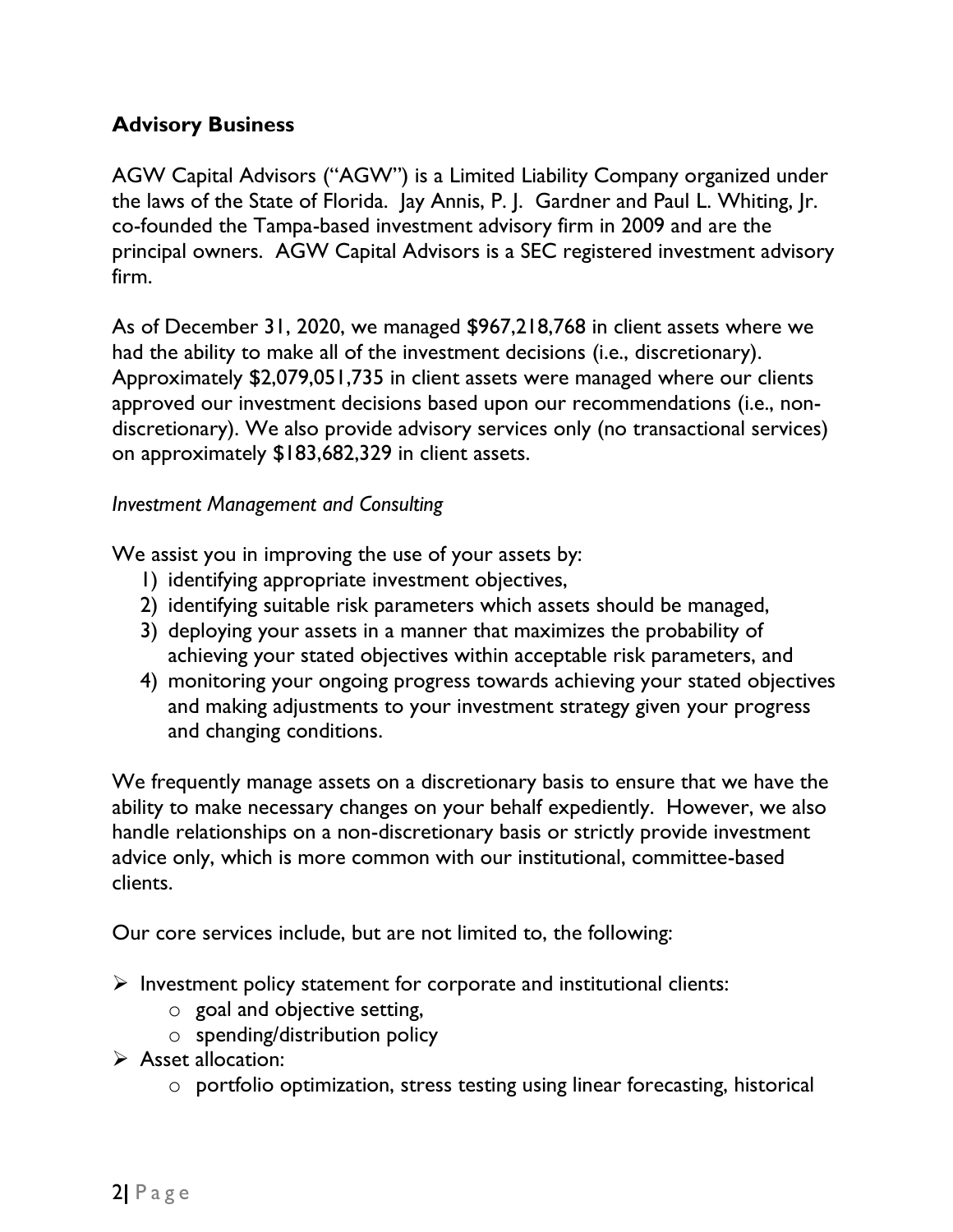analysis, asset liability modeling, Monte Carlo simulation, and

- o rebalancing
- ➢ Investment manager search and selection:
	- o screening,
	- o initial and ongoing due diligence
- $\triangleright$  Performance measurement and evaluation:
	- o benchmarking,
	- o monthly/quarterly performance reporting
- $\triangleright$  Fiduciary/trustee services:
	- o education and advice on procedural prudence,
	- o controlling and accounting for expenses, etc.
- ➢ Coordination of professional services:
	- o tax,
	- o legal,
	- o accounting, and
	- o insurance

In addition to some or all of the services listed above, AGW also provides the following services to its retirement plan clients:

- ➢ Retirement Plan Provider Search and Selection
	- o AGW provides Request for Proposal ("RFP") services to assist plan sponsors in selecting their record-keeper or other third-party providers
- $\triangleright$  Retirement Plan Fee Benchmarking and Analysis
	- o AGW provides comprehensive fee analysis, which provides plan sponsors with a complete review and benchmarking of all plan expenses and fees.
- ➢ Additional Services for Retirement Plans
	- o AGW provides additional plan services which may include assistance with meeting minutes, required plan notices, participant education, and other plan related services.

The investment strategies utilized, and portfolios constructed and managed, depend on your specific investment objectives and goals as provided to us. Model portfolios and unaffiliated investment managers may be used as a part of this strategy. However, you have the opportunity to place reasonable restrictions on the type and percentage of individual investments to be held in the portfolio.

In managing your investment portfolio, we consider your: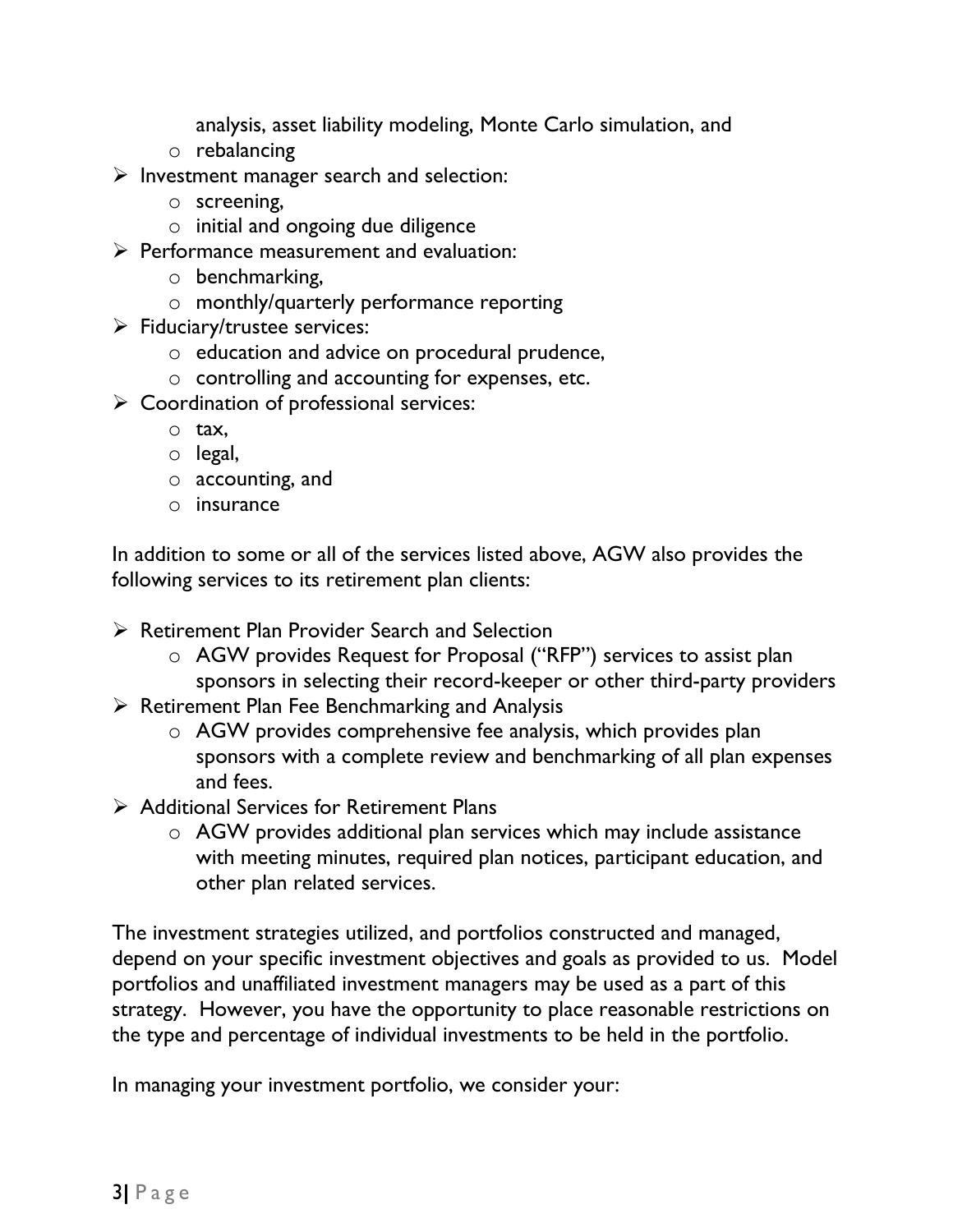- $\triangleright$  financial situation,
- $\triangleright$  risk tolerance.
- $\triangleright$  investment horizon.
- $\triangleright$  liquidity needs,
- $\triangleright$  tax considerations,
- $\triangleright$  investment objectives, and
- $\triangleright$  any other pertinent issues important to your state of affairs.

You should notify us promptly if there are any changes in your financial situation or investment objectives or if you wish to impose any reasonable restrictions upon the management of your account.

#### <span id="page-5-0"></span>*Separately Managed Accounts*

In addition to the aforementioned *Investment Management and Consulting Services*, we have also entered into agreements with various third parties, including, but not limited to, Charles Schwab & Co., Inc. ("Schwab"), Callan Associates and Natixis Global Associates for access to a wide range of third-party investment managers representing a diverse array of investment strategies.

In some cases, we may recommend that you have your portfolio invested in separately managed accounts that are managed by one or more third-party investment managers. Within these accounts, most securities transactions are decided upon and executed by the third-party investment manager. Typically, the third-party investment manager exercises discretion in the management of your account.

The fee that you pay directly to the separate account manager under this arrangement does not include the advisory fee paid to AGW Capital Advisors. We will monitor the performance of your portfolio manager and provide you with ongoing advice concerning your portfolio.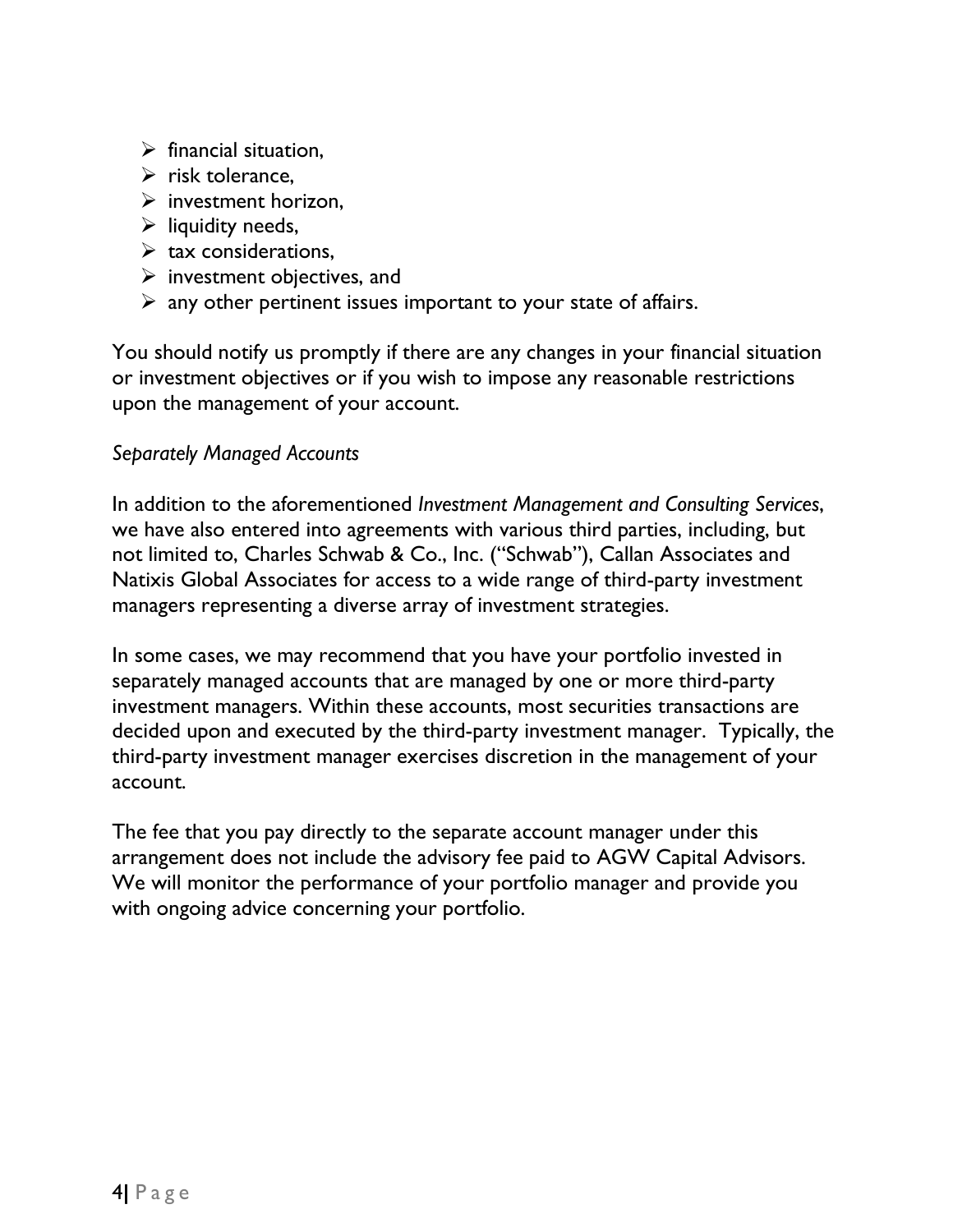### <span id="page-6-0"></span>**Fees and Compensation**

#### <span id="page-6-1"></span>*Investment Management and Consulting Services*

We offer our investment management and consulting services on a "fee-only" basis. Generally, our fee is calculated based upon the market value of the assets in your account on the last day of the previous quarter, except in the initial quarter as described later in this section.

Broker-dealers and other financial institutions that hold client accounts are referred to as custodians ("custodian/broker-dealer"). Your custodian/brokerdealer determines the values of the assets in your portfolio.

Fees for the initial quarter of our relationship with you are based on the value of your cash and securities as stated by each account in your client agreement as evidenced by the third-party account statement and/or the account value on the date the custodian/broker-dealer receives them and are prorated based upon the number of calendar days in the calendar quarter that our agreement is in effect. Our standard fee schedule for investment management and consulting services is as follows:

| <b>Assets under Management</b> | <b>Advisory Fee'</b> |
|--------------------------------|----------------------|
| First \$5,000,000              | 1.00%                |
| Next \$5,000,000               | 0.75%                |
| Next \$15,000,000              | 0.50%                |
| Over \$25 million              | 0.25%                |

*<sup>1</sup>All fees are negotiable at our sole discretion.* 

In general, our clients pay our advisory fees in advance of receiving our services; under certain circumstances, AGW may bill clients for its services in arrears. Should you terminate the advisory agreement we have entered into within five (5) business days from the date the agreement is executed, you will receive a full refund of any fees paid.

Should either one of us terminate the advisory agreement we have entered into before the end of a billing period, any unearned fees that were deducted from your account will be returned to you by us. The amount refunded to you is calculated by dividing the most recent advisory fee you paid by the total number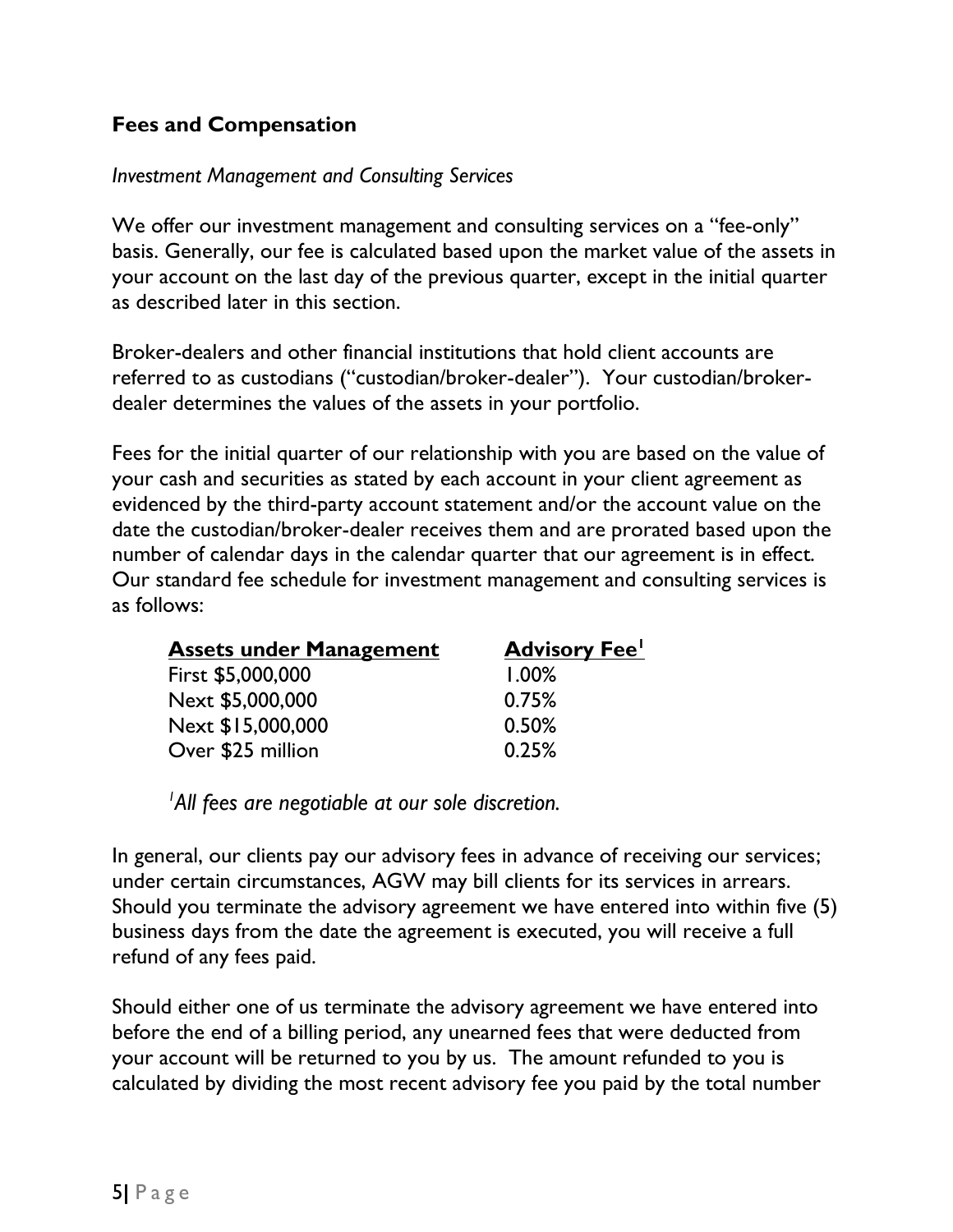of days in the quarter. This daily fee is then multiplied by the number of calendar days remaining after the termination date in the quarter that our agreement was in effect. This amount equals the amount we have not earned for the quarter and represents your refund.

Any unpaid fees become immediately due and payable.

Project-based assignments terminated before completion of the plan are charged the agreed upon fee.

#### <span id="page-7-0"></span>*Project-Based Fees*

From time to time, AGW Capital Advisors is asked to do "project work" (e.g. investment manager searches, peer reviews, investment policy review or other services) that is not included under a pre-existing fee agreement. In these cases, AGW Capital Advisors will negotiate a customized fee arrangement (e.g., a fixed dollar amount, etc). We may require some or all of this fee to be paid in advance of our commencing our work or achieving certain milestones (e.g., an interim or final presentation or report).

#### <span id="page-7-1"></span>*Performance Reporting Only Fees*

AGW Capital Advisors provides performance reporting through a third-party and on occasion is asked to provide performance reporting for clients that includes assets and/or accounts that are not covered under the scope of an advisory fee relationship. In these cases, AGW Capital Advisors will provide such third-party performance reporting for a fixed fee per account.

Authorization must be provided in writing for the custodian/broker-dealer to pay us directly by charging your account. One-fourth of the annual fee is charged each calendar quarter.

Advisory fees may be billed directly to you if you so direct in writing.

If requested, we will send you an invoice that includes the value of your investments, our advisory fee, and how it is calculated. Your custodian/brokerdealer also provides you with statements that show the amount paid directly to us. You should compare the invoice that you requested to your custodian/broker-dealer's statement and verify the calculation of our fees. Your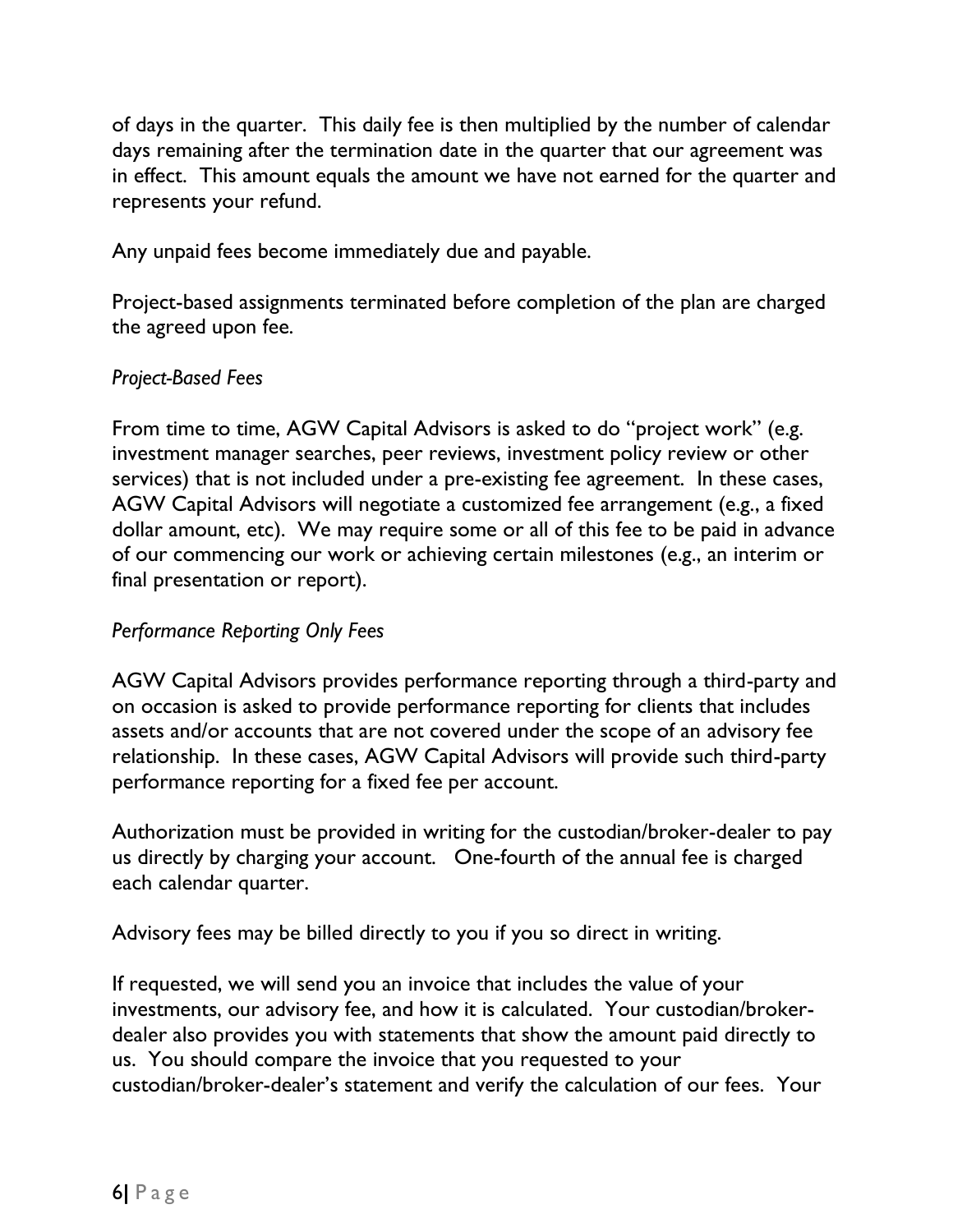custodian/broker-dealer does not verify the accuracy of fee calculations.

In addition to our fee, you may be required to pay other charges such as:

- $\triangleright$  custodial fees.
- $\triangleright$  brokerage commissions,
- $\triangleright$  transaction fees,
- ➢ internal fees and expenses charged by mutual funds or exchange traded funds ("ETFs"),
- $\triangleright$  third-party investment manager fees,
- $\triangleright$  fees for separately managed account, and
- ➢ other fees and taxes on brokerage accounts and securities transactions.

None of these fees are paid to or are shared with us.

### <span id="page-8-0"></span>*Internal Fees and Expenses of Mutual Funds, ETFs, and Variable Annuities*

Mutual fund companies, ETFs, and variable annuity issuers charge internal fees and expenses for their products. Complete details of these internal fees and expenses are explained in the prospectuses for each investment. You are strongly encouraged to read these explanations before investing any money. We encourage you to ask us any questions that you may have about fees and expenses.

If you purchase mutual funds through the custodian/broker-dealer, you may pay a transaction fee that would not be charged if the transactions were made directly through the mutual fund company. Also, mutual funds held in accounts at brokerage firms may pay internal fees that are different from funds held at the mutual fund company.

# <span id="page-8-1"></span>*Separately Managed Accounts*

A complete description of the programs and services provided, the amount of total fees, the payment structure, termination provisions and other aspects of each program are detailed and disclosed in: (1) the applicable third-party investment manager's brochure; (2) the disclosure documents of the portfolio manager or managers selected; or (3) the Investment Strategy Proposal. Copies of all disclosure documents relevant to separately managed account programs and of the individual money manager(s) will be provided to any client interested in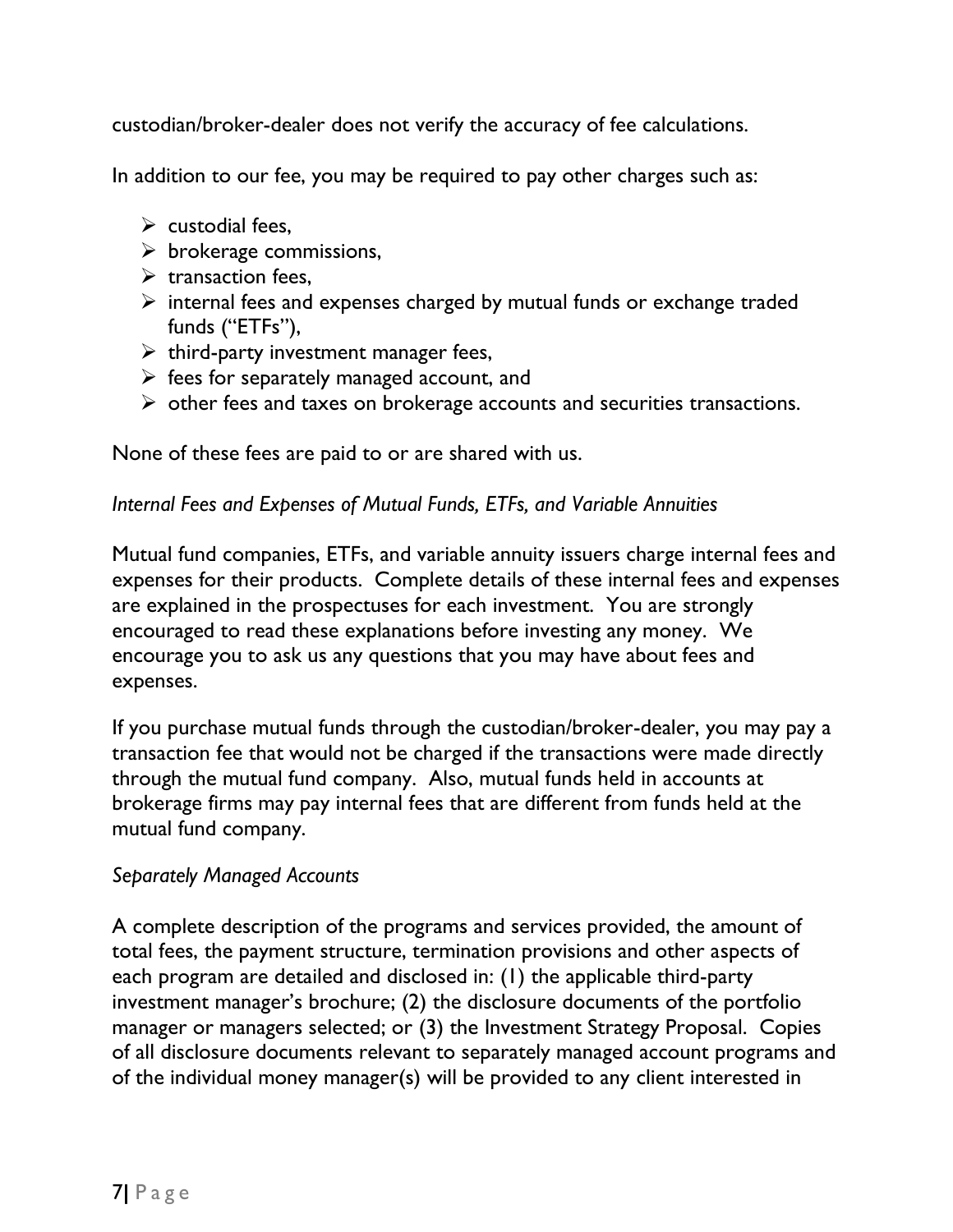these programs/managers.

### <span id="page-9-0"></span>**Performance-Based Fees**

Performance-based fees are designed to give a portion of the [returns](http://www.investorwords.com/4244/return.html) of an [investment](http://www.investorwords.com/2599/investment.html) to the investment [adviser](http://www.investorwords.com/2937/manager.html) as a [reward](http://www.businessdictionary.com/definition/reward.html) for [positive](http://www.investorwords.com/10659/positive.html) [performance.](http://www.investorwords.com/3665/performance.html) The fee is generally a [percentage](http://www.businessdictionary.com/definition/percentage.html) of the [profits](http://www.investorwords.com/3880/profit.html) made [on](http://www.investorwords.com/9376/cut_down_on.html) the investments.

We do not charge performance-based fees on any of our client accounts, but in some cases, the investment managers that we recommend can charge such fees.

# <span id="page-9-1"></span>**Types of Clients**

We provide services to corporations or business entities, including their pension and profit sharing plans, state or municipal government entities, charitable organizations, and insurance companies. We also provide advisory services to high net worth individuals, including their trusts, estates and retirement accounts.

# <span id="page-9-2"></span>**Methods of Analysis, Investment Strategies and Risk of Loss**

We have access to software tools that assist in analyzing client portfolios. Such software may be based upon Modern Portfolio Theory ("MPT"). MPT attempts to balance a portfolio's risk and return level based on your particular risk tolerance and investment objectives. Additional research and software used in conjunction with the asset allocation software includes, but is not limited to:

- $\triangleright$  risk tolerance assessments,
- $\triangleright$  performance analysis and evaluation,
- $\triangleright$  efficient frontier plotting,
- $\triangleright$  fund profiling,
- $\triangleright$  stress testing,
- $\triangleright$  asset liability modeling,
- ➢ Monte Carlo simulation, and
- $\triangleright$  portfolio optimization and re-balancing.

We frequently utilize the services of unaffiliated investment managers to implement our investment advice. We analyze individual managers based upon their performance, track record, investment strategy, research reports on and comparison of managers, and/or their disclosure documents.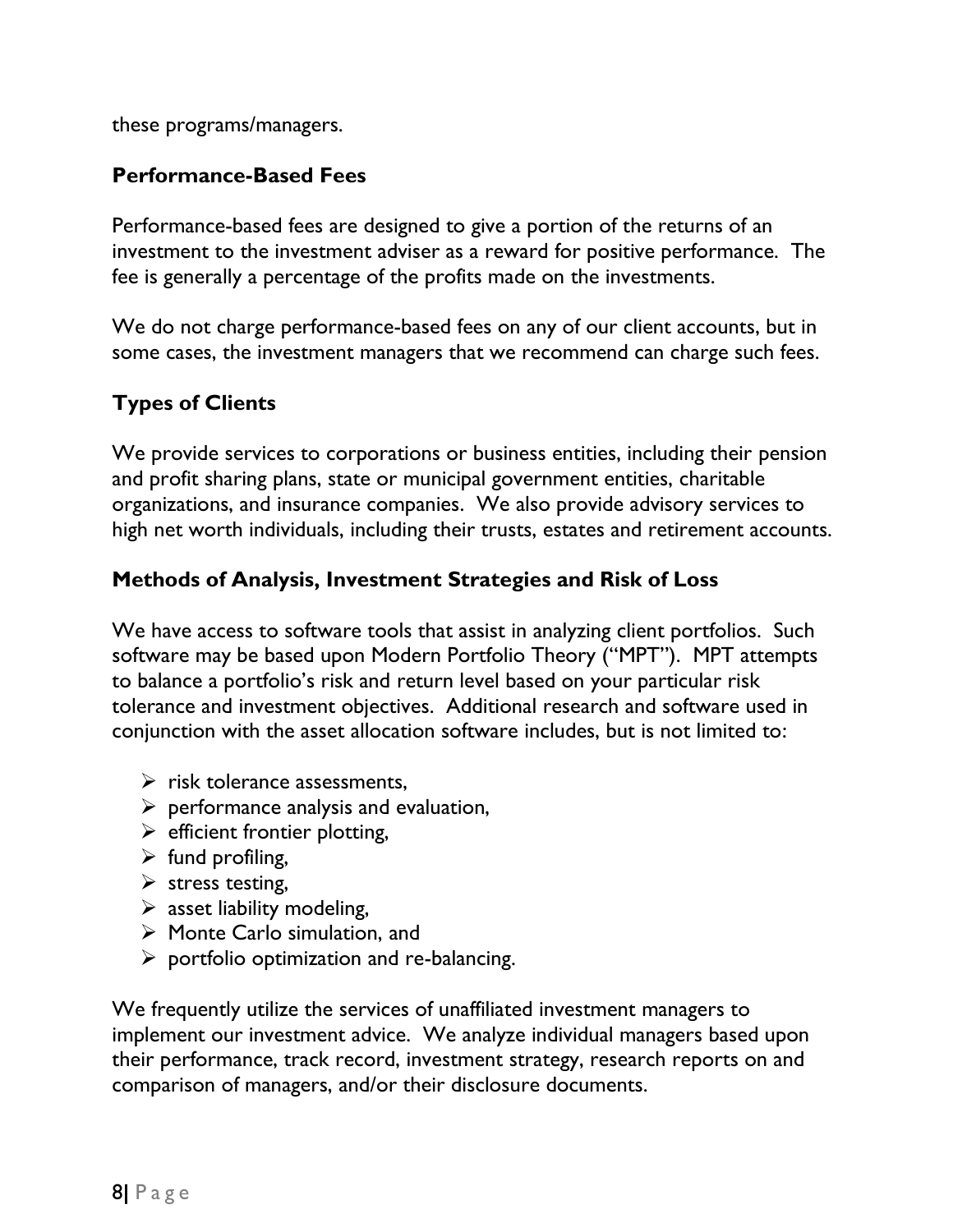We screen data on a diverse group of investment managers and securities (e.g., mutual funds, ETFs) using a variety of factors, including, but not limited to:

- $\triangleright$  investment performance,
- $\triangleright$  risk statistics.
- $\triangleright$  holdings analysis of managed account portfolios,
- $\triangleright$  assets under management,
- $\triangleright$  investment philosophy, and
- $\triangleright$  investment management team.

This analysis is incorporated into customizable client proposals. Factors considered in the selection of a particular investment include, but may not be limited to:

- $\triangleright$  your preference for a particular investment;
- $\triangleright$  your risk tolerance, goals and objectives, as well as investment experience; and
- $\triangleright$  the amount of your assets available for investment.

In order to assist you in the selection of an investment manager or security, we typically gather information from you about your financial situation, investment objectives, and reasonable restrictions you want imposed on the management of the account.

Although we manage your portfolio in a manner consistent with your risk tolerances, there can be no guarantee that our efforts will be successful. You should be prepared to bear the risk of loss.

We implement investment strategies for both long-term and short-term investors. You may place reasonable restrictions on the strategies to be employed in your portfolio and the types of investments to be held in your portfolio.

All investments involve risks that can result in certain types of loss including:

- $\triangleright$  loss of principal,
- $\triangleright$  a reduction in earnings (including interest, dividends and other distributions), and
- $\triangleright$  the loss of future earnings.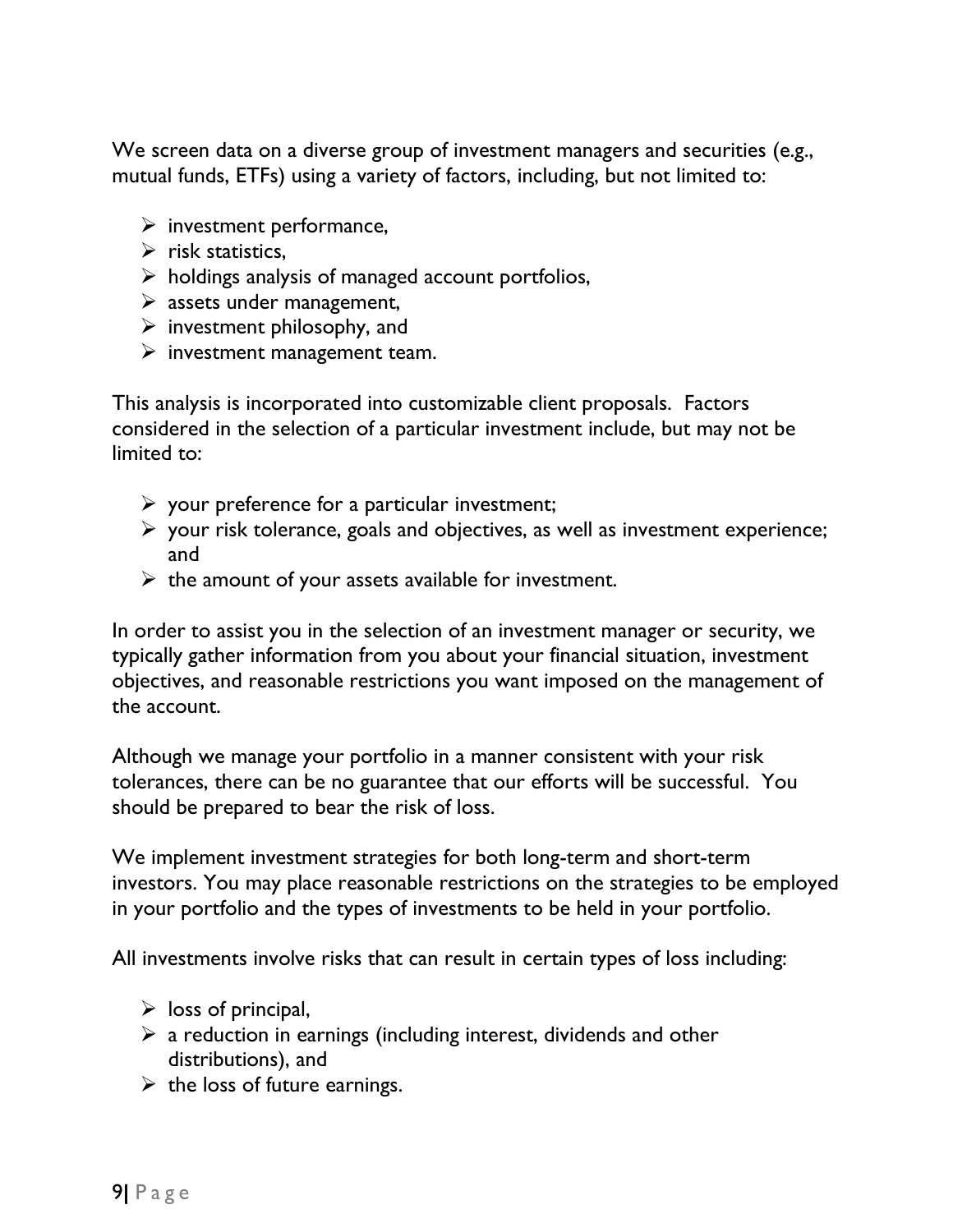Additionally, these risks may include. but are not limited to, the following:

- $\triangleright$  market risk.
- $\triangleright$  interest rate risk.
- $\triangleright$  issuer risk, and
- $\triangleright$  general economic risk.

# <span id="page-11-0"></span>**Disciplinary Information**

We have not been the subject of any legal or disciplinary events.

#### <span id="page-11-1"></span>**Other Financial Industry Activities and Affiliations**

<span id="page-11-2"></span>Annis Gardner Whiting Capital Advisors LLC is the manager of AGW PE Access Vehicle: BPV – IV, LLC, a private fund. We will recommend investments in this private fund to those clients for which investment in the fund is suitable. This presents a conflict of interest in that we or its related persons may receive compensation from investment in the fund. Fees paid by clients invested in this private fund are commensurate with their overall fee schedule. Nevertheless, we act in the best interest of the client consistent with its fiduciary duties and clients are not required to invest in the private fund if they do not wish to do so.

# **Code of Ethics; Participation or Interest in Client Transactions and Personal Trading**

We have adopted a Code of Ethics ("Code") to address the securities-related conduct of our advisory representatives and employees. The Code includes our policies and procedures developed to protect your interests in relation to the following:

- $\triangleright$  the duty at all times to place your interests ahead of ours;
- $\triangleright$  that all personal securities transactions of our advisory representatives and employees be conducted in a manner consistent with the *Code* and avoid any actual or potential conflict of interest, or any abuse of an advisory representative's or employee's position of trust and responsibility;
- $\triangleright$  that advisory representatives may not take inappropriate advantage of their positions;
- $\triangleright$  that information concerning the identity of your security holdings and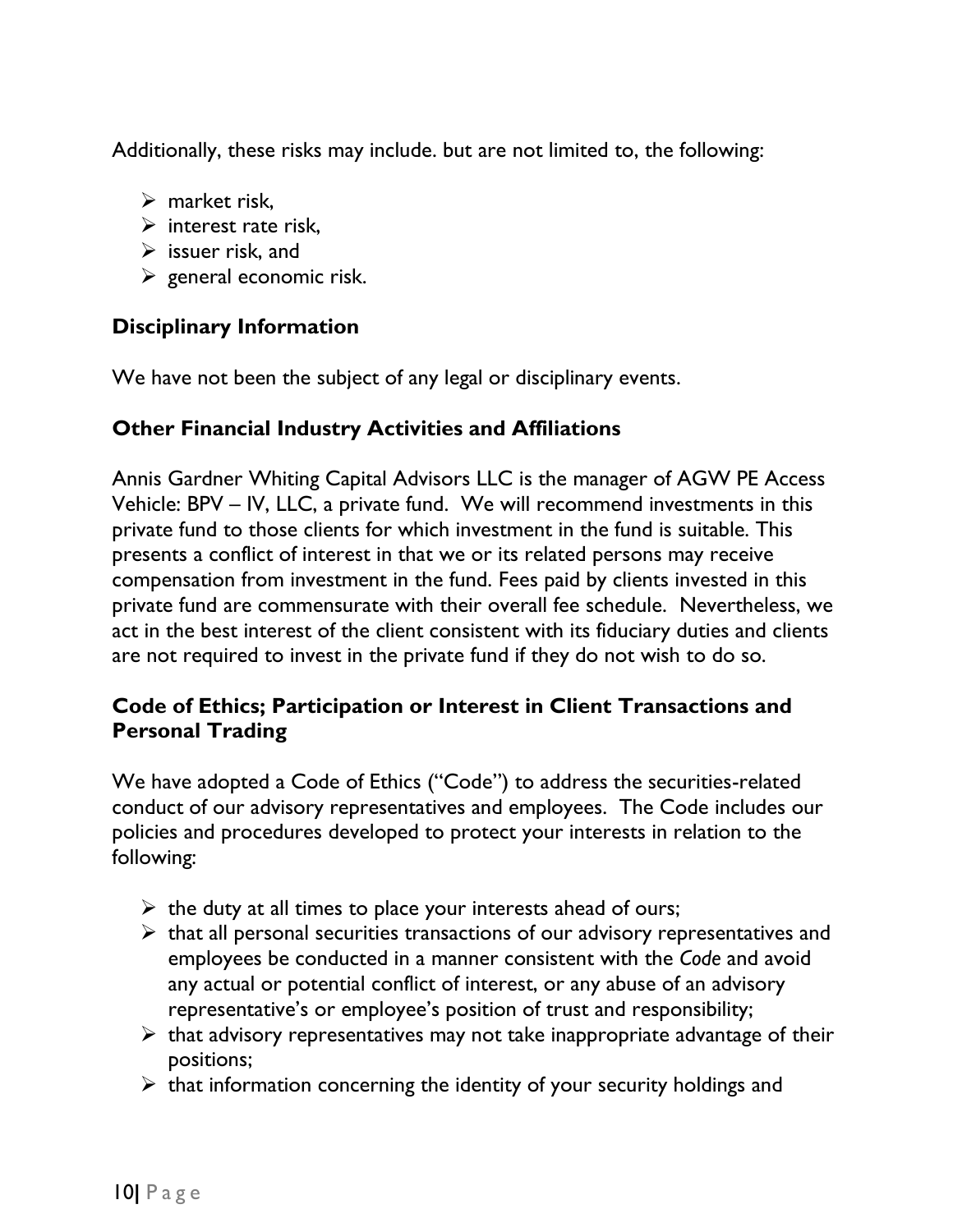financial circumstances are confidential; and

 $\triangleright$  that independence in the investment decision-making process is paramount.

We will provide a copy of the *Code* to you or any prospective client upon request.

We may buy or sell securities for our firm that we also recommend to clients. Our advisory representatives and employees are also permitted to buy or sell the same securities for their personal and family accounts that are bought or sold for your account(s). The personal securities transactions by advisory representatives and employees may raise potential conflicts of interest when they trade in a security that is:

- $\triangleright$  owned by you or
- $\triangleright$  considered for purchase or sale for you.

We have adopted policies and procedures that are intended to address these conflicts of interest. These policies and procedures:

- $\triangleright$  require our advisory representatives and employees to act in your best interest,
- $\triangleright$  prohibit favoring one client over another, and
- $\triangleright$  provide for the review of transactions to discover and correct any sameday trades that result in an advisory representative or employee receiving a better price than a client.

Advisory representatives and employees must follow our procedures when purchasing or selling the same securities purchased or sold for you.

Annis Gardner Whiting Capital Advisors LLC is the manager of AGW PE Access Vehicle: BPV – IV, LLC, a private fund. We will recommend investments in this private fund to those clients for which investment in the fund is suitable. This presents a conflict of interest in that we or its related persons may receive compensation from investment in the fund. Fees paid by clients invested in this private fund are commensurate with their overall fee schedule. Nevertheless, we act in the best interest of the client consistent with its fiduciary duties and clients are not required to invest in the private fund if they do not wish to do so.

#### <span id="page-12-0"></span>**Brokerage Practices**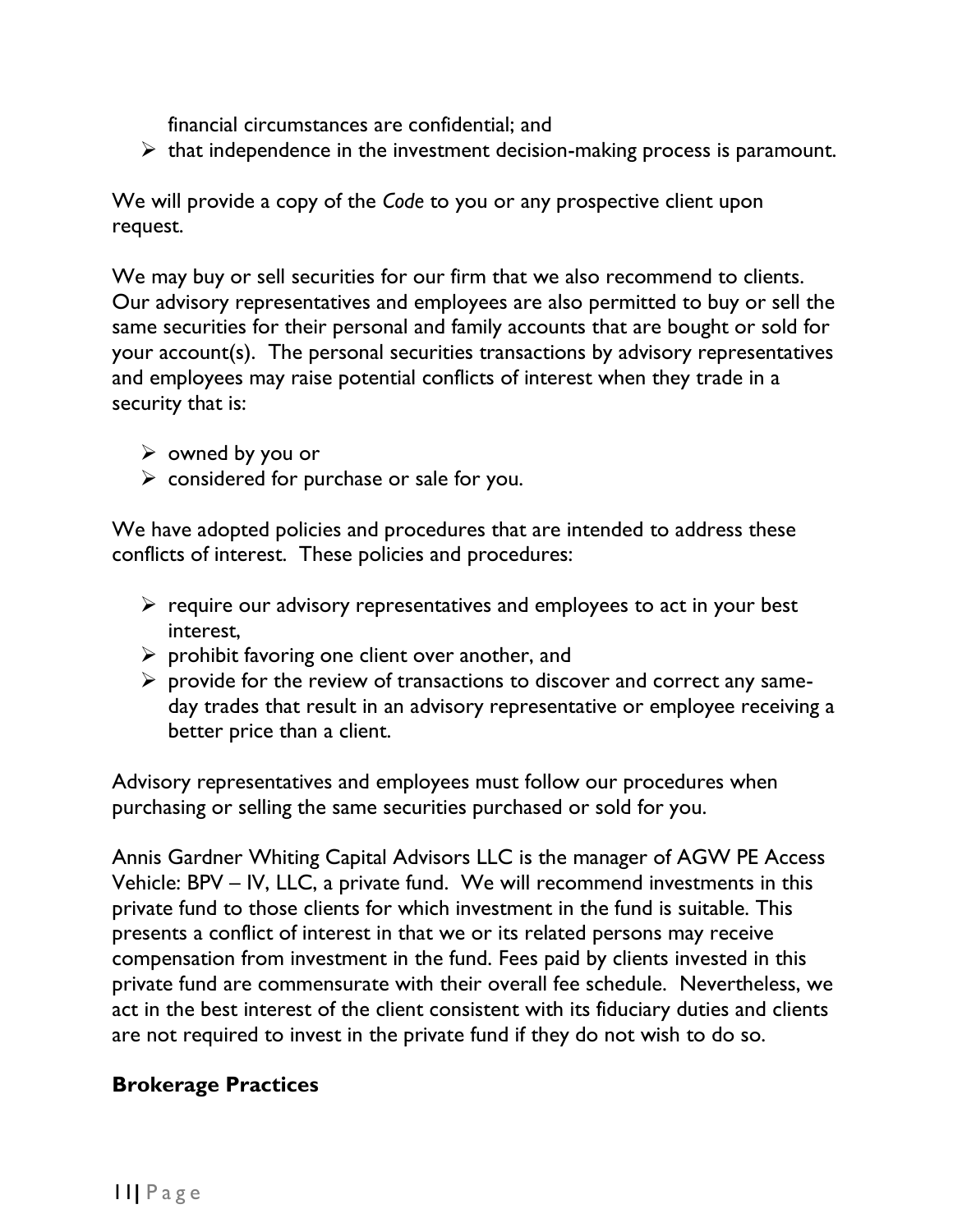We are independently owned and operated and not affiliated with any brokerdealer/custodian. A broker-dealer/custodian assists us in servicing your accounts. As a result, we will recommend certain broker-dealers/custodians be the brokerdealer/custodian for your account. Our custodian may provide us with certain brokerage and research products and services that qualify as "brokerage or research services" under Section 28(e) of the Securities Exchange Act of 1934 ("Exchange Act").

In recommending the broker-dealer/custodian as custodian and as the securities brokerage firm responsible for executing transactions for your portfolios, we consider, at a minimum, the broker-dealer's:

- $\triangleright$  financial strength,
- $\triangleright$  reputation,
- $\triangleright$  reporting capabilities,
- $\triangleright$  execution capabilities,
- $\triangleright$  pricing,
- $\triangleright$  types and quality of research, and
- $\triangleright$  existing relationship with us.

The determining factor in the selection of the broker-dealer to execute transactions for your accounts is not the lowest possible transaction cost, but whether the broker-dealer can provide what is, in our view, the best qualitative execution for your account.

Broker-dealers/custodians may provide us with access to their institutional trading and custody services, which can include:

- $\triangleright$  brokerage,
- $\triangleright$  custody,
- $\triangleright$  research, and
- $\triangleright$  access to mutual funds and other investments that are otherwise generally available only to institutional investors or would require a significantly higher minimum initial investment.

We are not required to affect a minimum volume of transactions or maintain a minimum dollar amount of client assets to receive these services.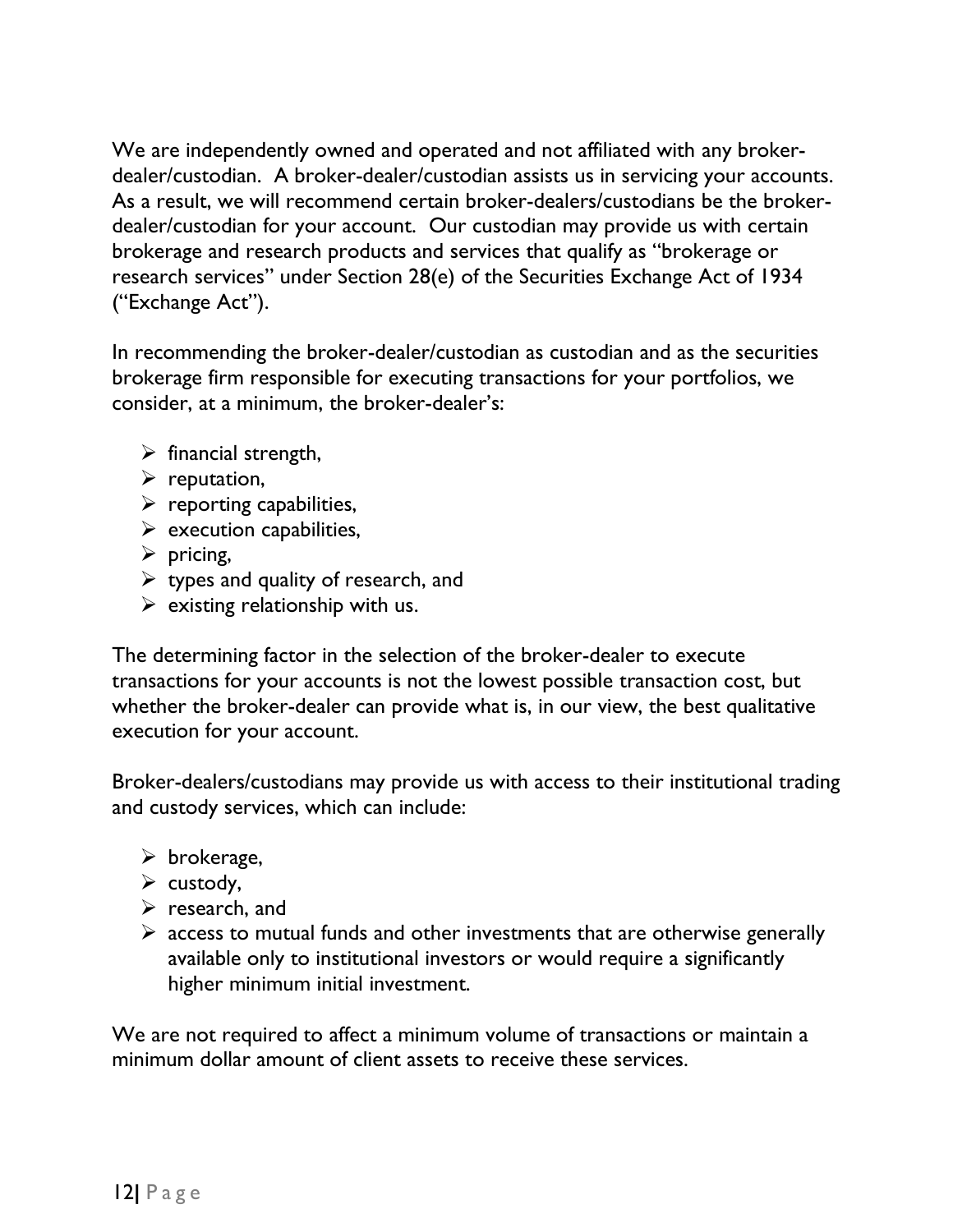A broker-dealer may or may not charge separately for holding our clients' accounts, but could be compensated by you through other transaction-related fees associated with the securities transactions it executes for your accounts.

The broker-dealers we recommend, make available to us products and services that assist us in managing and administering our client accounts, such as software and other technology that:

- $\triangleright$  provides access to account data, such as:
	- o duplicate trade confirmations,
	- o bundled duplicate account statements, and
	- o access to an electronic communication network for client order entry and account information;
- $\triangleright$  facilitates trade execution, including:
	- o access to a trading desk serving advisory participants exclusively, and
	- o access to block trading which provides the ability to combine securities transactions and then allocate the appropriate number of shares to each individual account;
- $\triangleright$  provides research, pricing information and other market data;
- $\triangleright$  facilitates payment of our fees from client accounts;
- ➢ assists with back-office functions, record keeping and client reporting; and
- $\triangleright$  provides receipt of compliance publications.

The broker-dealer also makes available to us other services intended to help us manage and further develop our business. These services may include:

- $\triangleright$  consulting,
- $\triangleright$  publications and conferences,
- $\triangleright$  information technology,
- $\triangleright$  business succession.
- $\triangleright$  regulatory compliance, and
- $\triangleright$  marketing.

The broker-dealer may also make available or arrange for these types of services to be provided to us by independent third-parties. The broker-dealer may discount or waive the fees it would otherwise charge for some of the services it makes available to us. It may also pay all or a part of the fees of a third-party providing these services to us. Thus, we receive economic benefits as a result of our relationship with the broker-dealer, because we do not have to produce or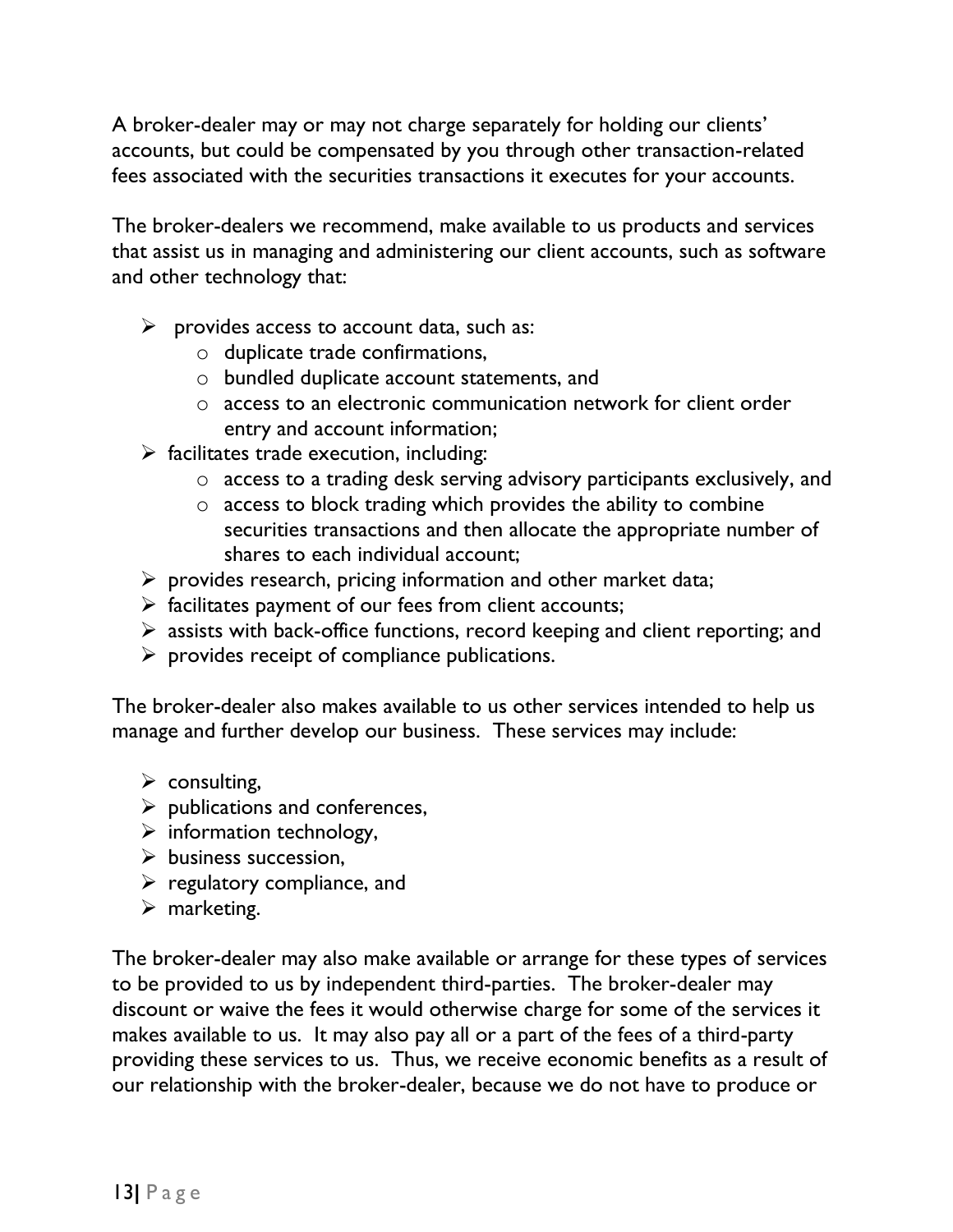purchase the products and services listed above.

Because the benefits from the products or services we could receive may vary depending on the broker-dealer/custodian we recommend be used by our clients, this results in a conflict of interest in making that recommendation. Our recommendation of specific custodian/broker-dealers is influenced, in part, by a benefit to us and not solely on the nature, cost or quality of custody and brokerage services provided to you and our other clients. We nonetheless strive to act in your best interests at all times and we are open to working with any custodian you should choose.

Commissions and other fees for transactions executed through certain brokerdealers/custodians have the potential to be higher or lower than commissions and other fees available if you were to use another broker-dealer/custodian firm to execute transactions and maintain custody of your account. We believe, however, that the overall level of services and support provided to our clients by broker-dealer/custodians we recommend outweigh the benefit of possibly lower transactions cost that may be available under other brokerage arrangements.

Many of the services described above are used to benefit all or a substantial number of our accounts, including accounts not maintained at or through these broker-dealers/custodians. We do not attempt to allocate these benefits to specific clients.

You may direct us in writing to use a particular broker-dealer to execute some or all of the transactions for your account. If you do so, you are responsible for negotiating the terms and arrangements for the account with that broker-dealer. We may not be able to negotiate commissions, obtain volume discounts, or best execution. In addition, under these circumstances a difference in commission charges may exist between the commissions charged to clients who direct us to use a particular broker or dealer and other clients who do not direct us to use a particular broker or dealer.

We do not aggregate brokerage orders for clients.

#### <span id="page-15-0"></span>**Review of Accounts**

Client accounts are monitored on an ongoing basis with a formal review conducted periodically or as agreed upon with individual clients. The reviews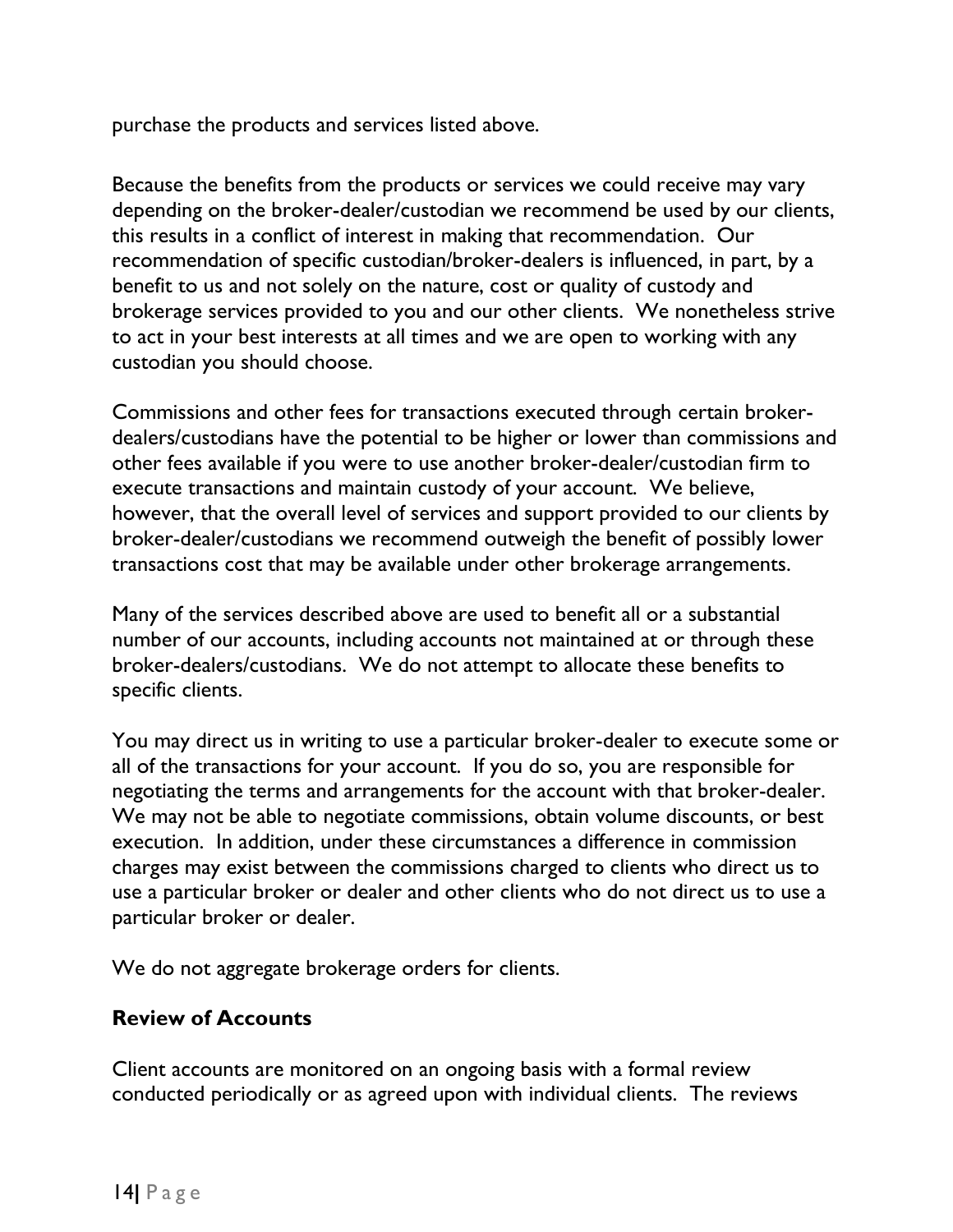focus on investment returns and the consistency of portfolio investments with your financial status, stated objectives and risk tolerances. Reviews also consider investment restrictions requested by you, investment time horizons, liquidity needs, tax considerations and other circumstances unique to you.

Account reviews may also be triggered by other factors such as changes in general economic and market conditions, analyst reports, interest rate movement, your comfort level with the strategy, life-changing events, changes within an investment manager's organization, changing markets that may dictate different strategies, and the availability of new products that may enhance portfolios. Your advisory representative is responsible for all reviews.

As stated previously, you will receive statements from the custodian/brokerdealer at least quarterly. You may also receive performance analysis reports prepared by us which describe the returns realized on the investments in your account.

# <span id="page-16-0"></span>**Client Referrals and Other Compensation**

We do not compensate any person for client referrals.

# <span id="page-16-1"></span>**Custody**

With client written authority, we have limited custody of clients' assets through direct fee deduction of our fees. You will receive statements from the custodian/broker-dealer that holds your investment account on at least a quarterly basis. We urge you to carefully review these statements. You should verify that the transactions in your account are consistent with your investment goals and the objectives for your account. We also encourage you to contact your advisory representative or our Chief Compliance Officer should you have any questions or concerns regarding your account.

Additionally, we also have custody over certain client funds via the ability to access client funds for the purposes of bill paying services.

#### <span id="page-16-2"></span>**Investment Discretion**

We offer our advisory services on both a discretionary and nondiscretionary basis. When we offer our services on a discretionary basis, this means that we do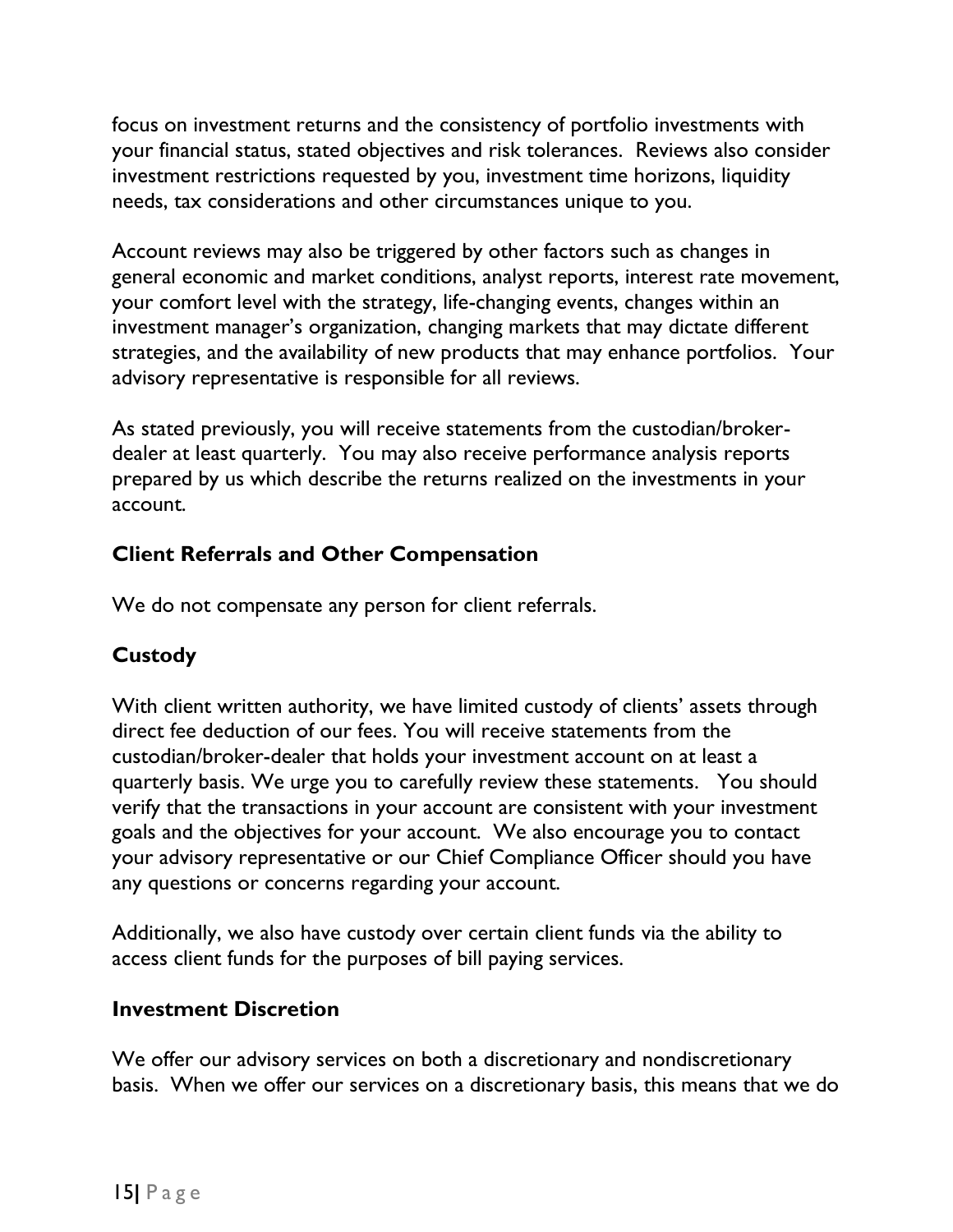not need advance approval from you to determine the type and amount of securities to be bought and sold for your accounts. When we offer our advisory services on a on a non-discretionary basis, this means that we need advance approval from you to determine the type and amount of securities to be bought and sold for your accounts. Even on a discretionary basis, we do not have the ability to choose the broker-dealer through which transactions will be executed. Additionally, we do not have the ability to withdraw funds from your account (other than to withdraw our advisory fees which, may only be done with your prior written authorization). This discretion is used in a manner consistent with the stated investment objectives for your account, if you have given us written authorization to do so. We only exercise discretion in accounts where we have been authorized by you. This authorization is typically included in the investment advisory agreement (i.e., Client Agreement) you enter into with us.

Typically, the third-party investment managers exercise discretion in the management of your accounts; however, we are also granted discretionary authority in the management of your accounts, as well as the discretionary authority to hire and fire such third-party managers and to apply tax-loss harvesting strategies through the managed accounts.

#### <span id="page-17-0"></span>**Voting Client Securities**

We do not take any action or give any advice with respect to voting of proxies solicited by or with respect to the issuers of securities in which your accounts may be invested. In addition, we do not take any action or give any advice with respect to any securities held in any accounts that are named in or subject to class action lawsuits.

#### <span id="page-17-1"></span>**Financial Information**

We have no financial commitment that impairs our ability to meet contractual and fiduciary commitments to you, and we have not been the subject of a bankruptcy proceeding.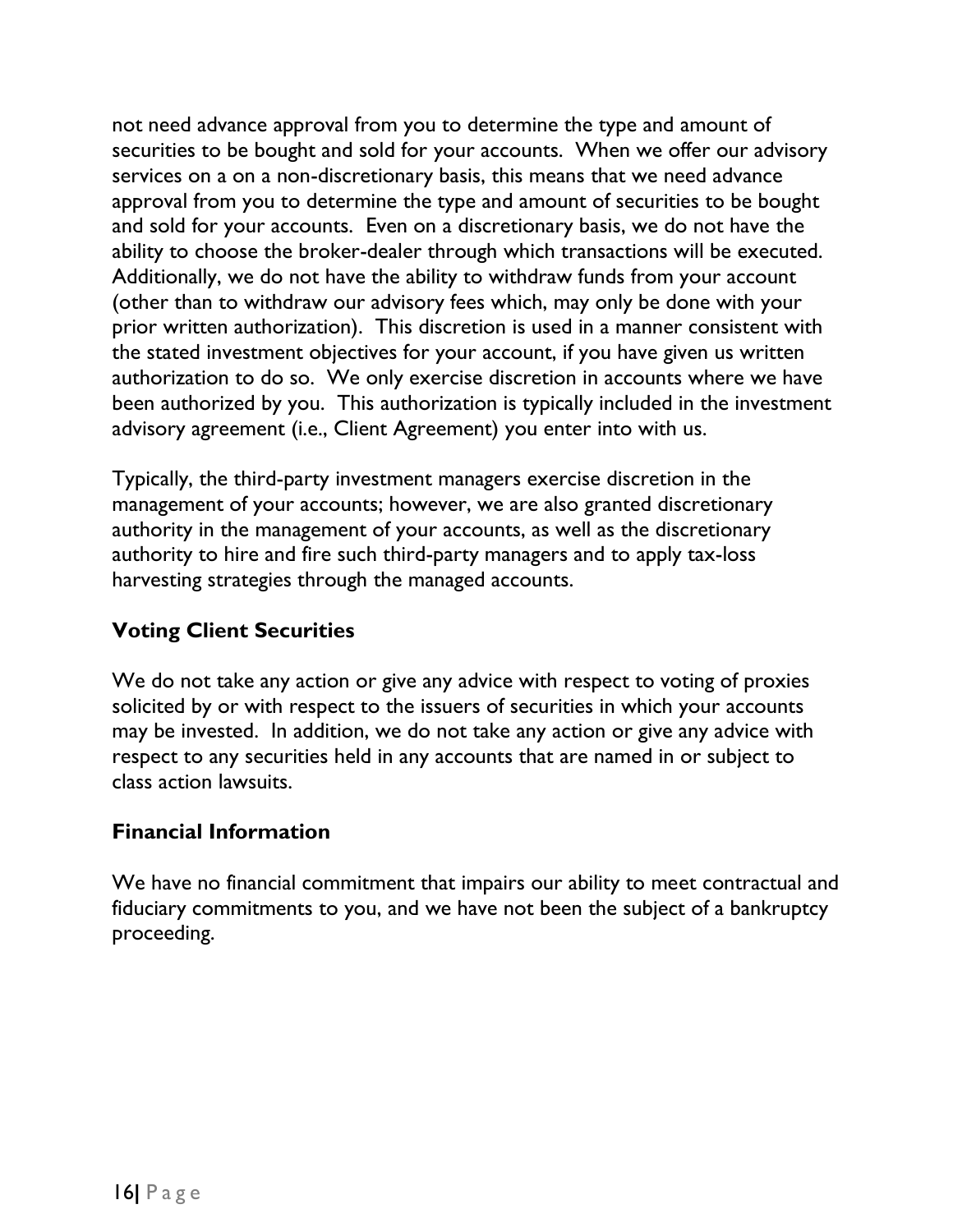Jeffrey "Jay" Stuart Annis

# <span id="page-18-1"></span><span id="page-18-0"></span>**Annis Gardner Whiting Capital Advisors LLC (d.b.a. AGW Capital Advisors)**

**511 W. Bay Street Suite 310 Tampa, FL 33606 813.254.4700**

**www.agwcapital.com**

# **Brochure Supplement**

#### **March 30, 2022**

This brochure supplement provides information about Jay Annis that supplements the AGW Capital Advisors brochure. You should have received a copy of that brochure. Please contact Jay Annis, Managing Member and Chief Compliance Officer if you did not receive AGW Capital Advisor's brochure or if you have any questions about the contents of this supplement.

Additional information about Jay Annis is available on the SEC's website at [www.adviserinfo.sec.gov](http://www.adviserinfo.sec.gov/).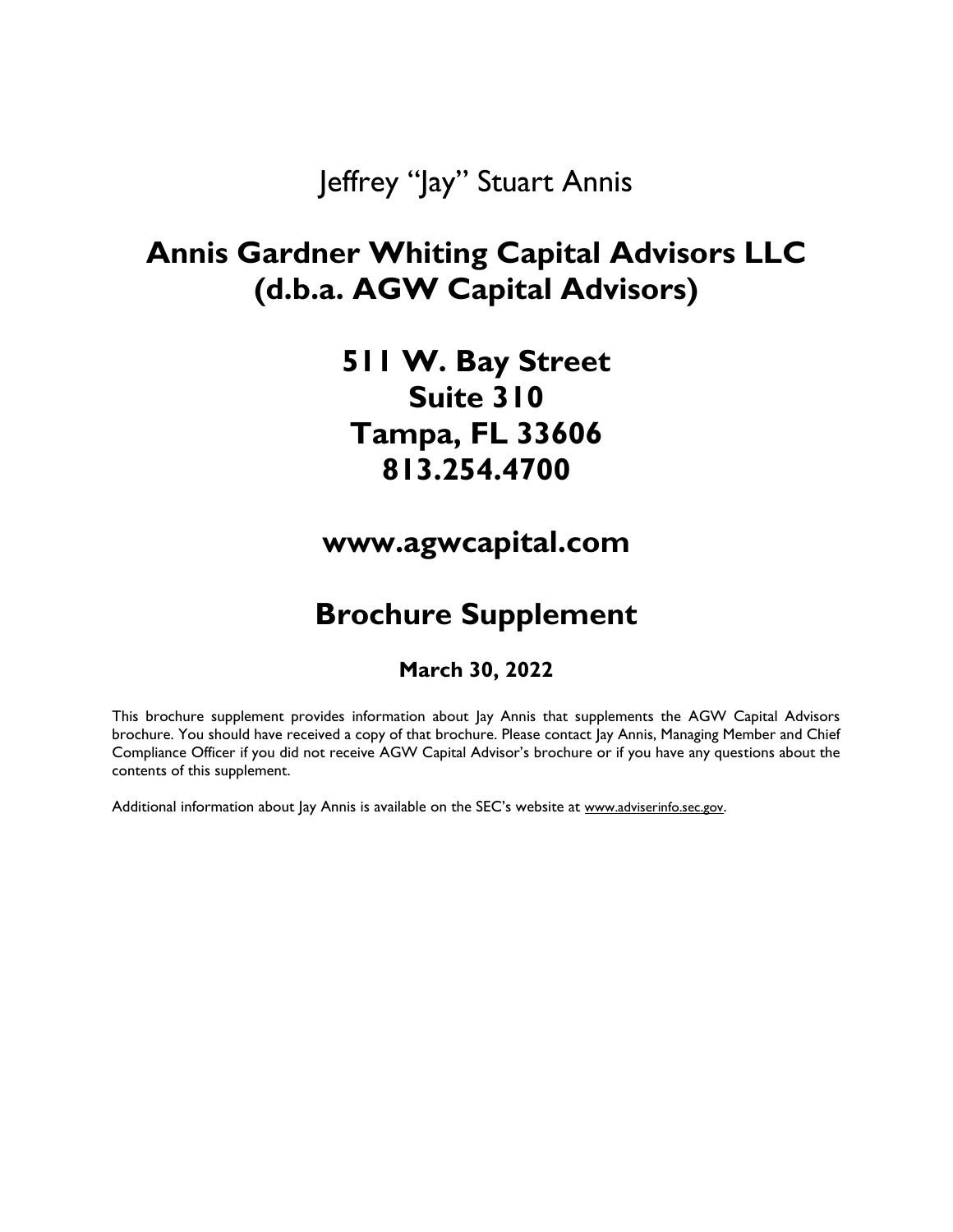### **Educational Background and Business Experience**

Jeffrey "Jay" Stuart Annis

*Year of birth:* 1975

*Formal education:*

- ➢ Furman University Attended 1994 1995
- $\triangleright$  University of Florida 1999, B.S., Economics
- ➢ Wharton School of Business Certified Investment Strategist Program
- $\triangleright$  Wharton School of Business Certified Investment Management Analyst® Program
- ➢ CERTIFIED FINANCIAL PLANNER™
- $\triangleright$  Accredited Investment Fiduciary<sup>®</sup>

*Business background:* 

- ➢ Annis Gardner Whiting Capital Advisors LLC Managing Member & Chief Compliance Officer (04/09 – Present)
- $\triangleright$  CapTrust Advisors Senior Investment Consultant (09/01 03/09)

*Professional Designations:* CFP® , CIMA® and AIF®

#### CERTIFIED FINANCIAL PLANNER™ (CFP®)

The CERTIFIED FINANCIAL PLANNER™, CFP® and federally registered CFP (with flame design) marks (collectively, the "CFP® marks") are professional certification marks granted in the United States by Certified Financial Planner Board of Standards, Inc. ("CFP Board").

The CFP® certification is a voluntary certification; no federal or state law or regulation requires financial planners to hold CFP® certification. It is recognized in the United States and a number of other countries for its (1) high standard of professional education; (2) stringent code of conduct and standards of practice; and (3) ethical requirements that govern professional engagements with clients. Currently, more than 71,000 individuals have obtained CFP® certification in the United States.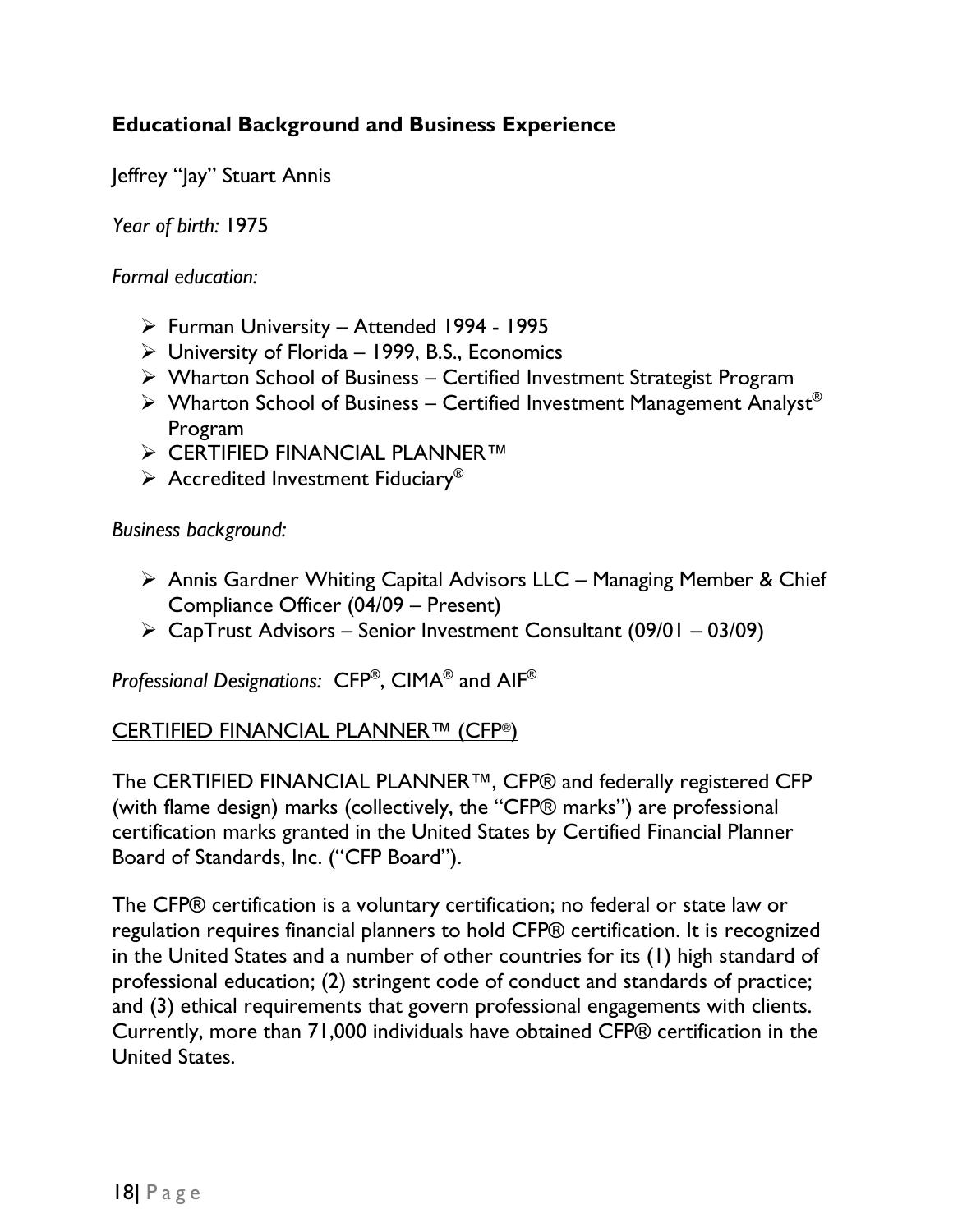To attain the right to use the CFP® marks, an individual must satisfactorily fulfill the following requirements:

- Education Complete an advanced college-level course of study addressing the financial planning subject areas that CFP Board's studies have determined as necessary for the competent and professional delivery of financial planning services, and attain a Bachelor's Degree from a regionally accredited United States college or university (or its equivalent from a foreign university). CFP Board's financial planning subject areas include insurance planning and risk management, employee benefits planning, investment planning, income tax planning, retirement planning, and estate planning;
- Examination Pass the comprehensive CFP® Certification Examination. The examination includes case studies and client scenarios designed to test one's ability to correctly diagnose financial planning issues and apply one's knowledge of financial planning to real world circumstances;
- Experience Complete at least three years of full-time financial planningrelated experience (or the equivalent, measured as 2,000 hours per year); and
- Ethics Agree to be bound by CFP Board's *Standards of Professional Conduct*, a set of documents outlining the ethical and practice standards for CFP® professionals.

Individuals who become certified must complete the following ongoing education and ethics requirements in order to maintain the right to continue to use the CFP® marks:

- Continuing Education Complete 30 hours of continuing education hours every two years, including two hours on the *Code of Ethics* and other parts of the S*tandards of Professional Conduct*, to maintain competence and keep up with developments in the financial planning field; and
- Ethics Renew an agreement to be bound by the *Standards of Professional Conduct*. The *Standards* prominently require that CFP® professionals provide financial planning services at a fiduciary standard of care. This means CFP® professionals must provide financial planning services in the best interests of their clients.

CFP® professionals who fail to comply with the above standards and requirements may be subject to CFP Board's enforcement process, which could result in suspension or permanent revocation of their CFP® certification.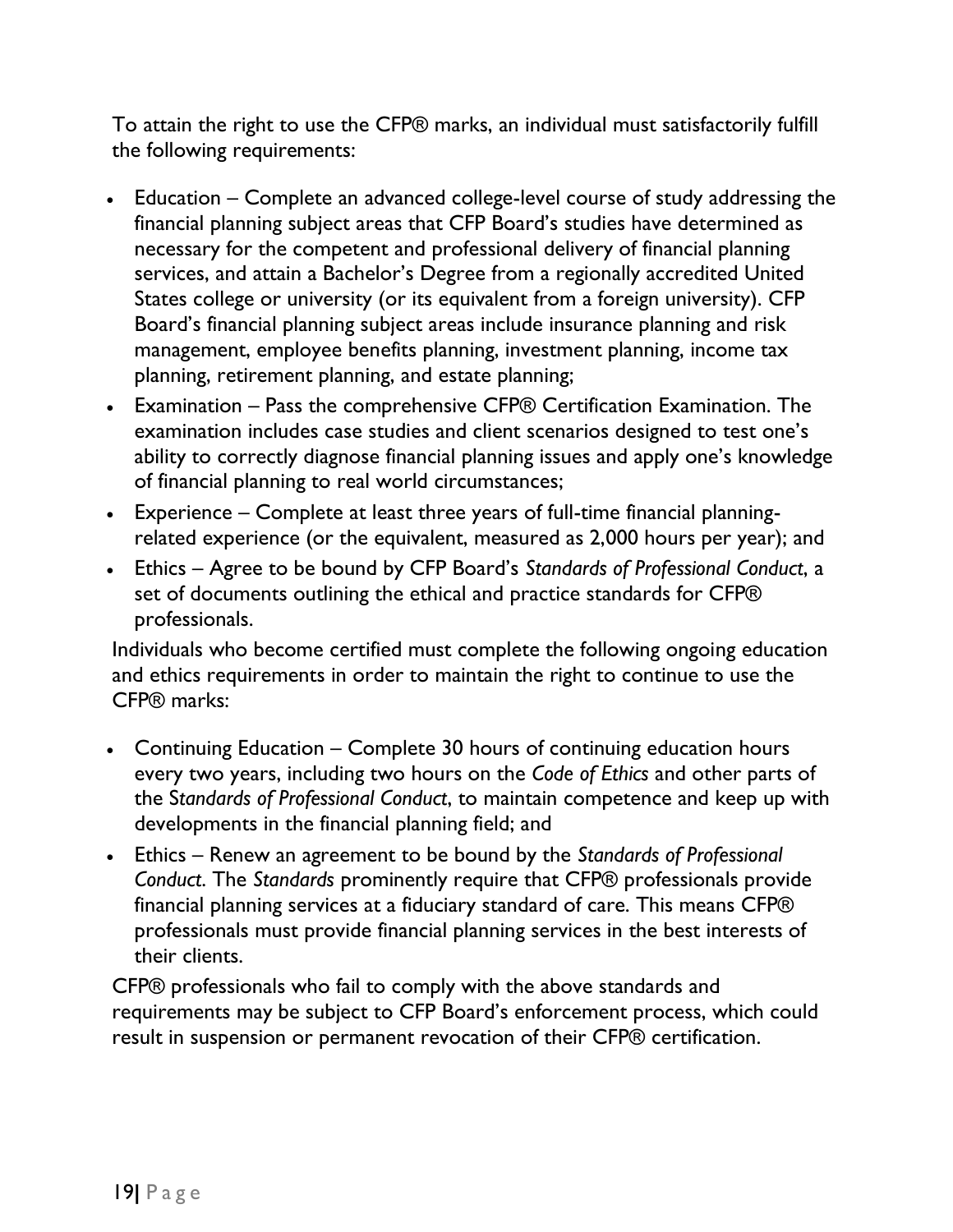# **Certified Investment Management Analyst® (CIMA® )**

The CIMA certification signifies that an individual has met initial and ongoing experience, ethical, education, and examination requirements for investment management consulting, including advanced investment management theory and application. To earn CIMA certification, candidates must: submit an application, pass a background check and have an acceptable regulatory history; complete an in-person or online executive education program through a Registered Education Provider; pass an online Certification Examination; Pass a second background check; and have three years of financial services experience at the time of certification.

CIMA certificants must adhere to Investments & Wealth Institute's *Code of Professional Responsibility*, and *Rules and Guidelines for Use of the Marks*. CIMA designees must report 40 hours of continuing education credits, including two ethics hours, every two years to maintain the certification.

# **Accredited Investment Fiduciary® (AIF® )**

As an Accredited Investment Fiduciary $^\circledast$  (AIF $^\circledast$ ) Mr. Annis is recognized as demonstrating knowledge and competency in the area of fiduciary responsibility and communicates a commitment to standards of investment fiduciary excellence. Holders of the AIF® mark have successfully completed a specialized program on investment fiduciary standards and subsequently passed a comprehensive examination. Once accredited, AIF® designees have annual obligations of signing, and agreeing to abide by, a Code of Ethics and completing six hours of continuing education.

 $\mathsf{AIF}^{\circledast}$  designees are able to implement a prudent process into their own investment practices, as well as being able to assist others in implementing proper policies and procedures.

# **Disciplinary Information**

Mr. Annis has not been the subject of any legal or disciplinary event.

# **Other Business Activities**

Annis Gardner Whiting Capital Advisors LLC is the manager of AGW PE Access Vehicle: BPV – IV, LLC, a private fund. We will recommend investments in this private fund to those clients for which investment in the fund is suitable. This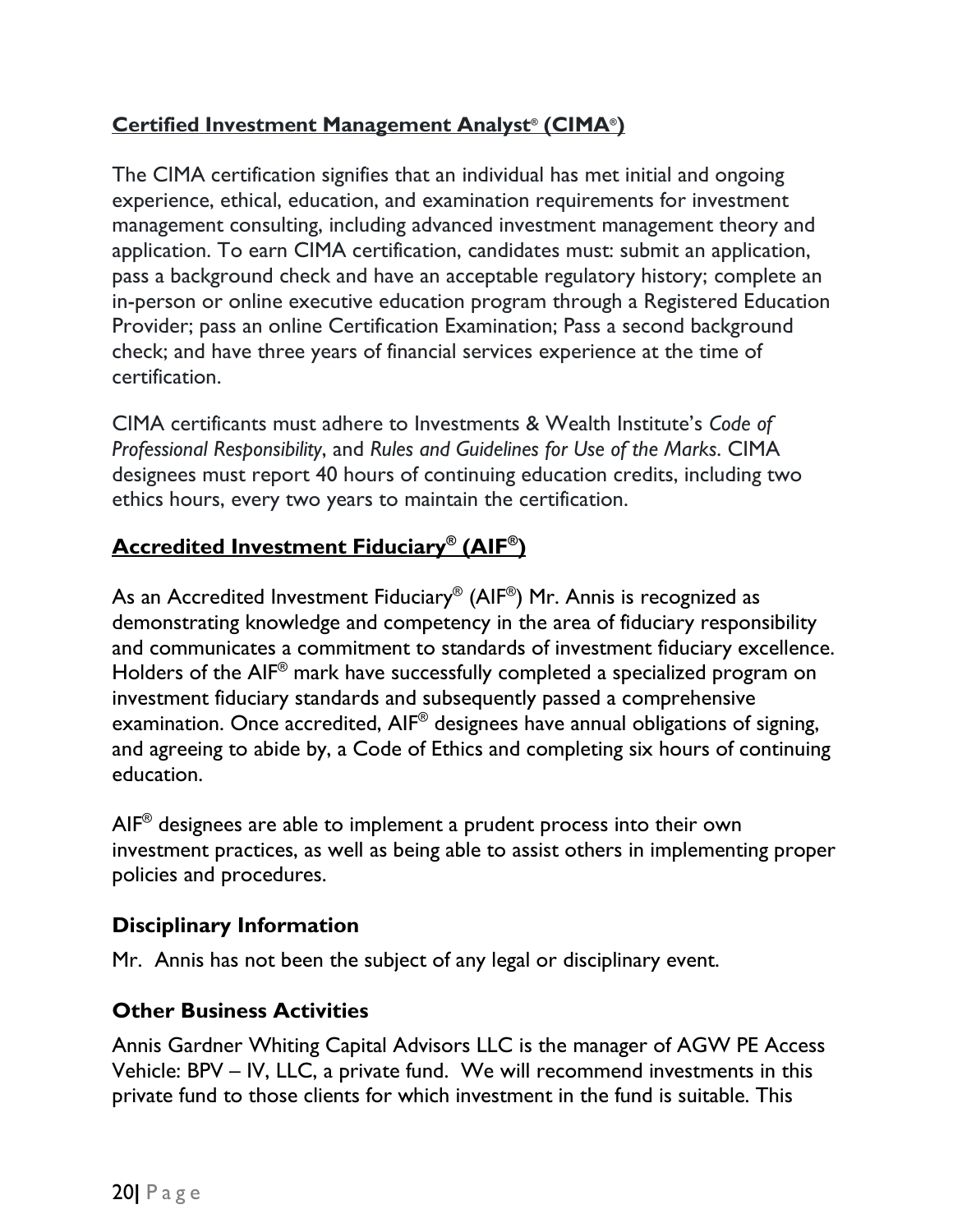presents a conflict of interest in that we or its related persons may receive compensation from investment in the fund. Fees paid by clients invested in this private fund are commensurate with their overall fee schedule. Nevertheless, we act in the best interest of the client consistent with its fiduciary duties and clients are not required to invest in the private fund if they do not wish to do so.

#### **Additional Compensation**

Mr. Annis does not receive any additional compensation related to the advisory services provided to you.

#### **Supervision**

Mr. Annis is the firm's Managing Member and Chief Compliance Officer. Paul Whiting,  $\mathbf{r}$ , directly supervises and monitors his advisory activities. As all other Investment Advisor Representatives, Mr. Annis is required to adhere to our processes and procedures as described in our firm's Compliance and Supervisory Procedures Manual and our Code of Ethics.

Should clients have any questions or concerns about the handling of their account, they can address them by contacting one of the other Managing Members of the firm, P. J. Gardner or Paul Whiting, Jr. at 813.254.4700.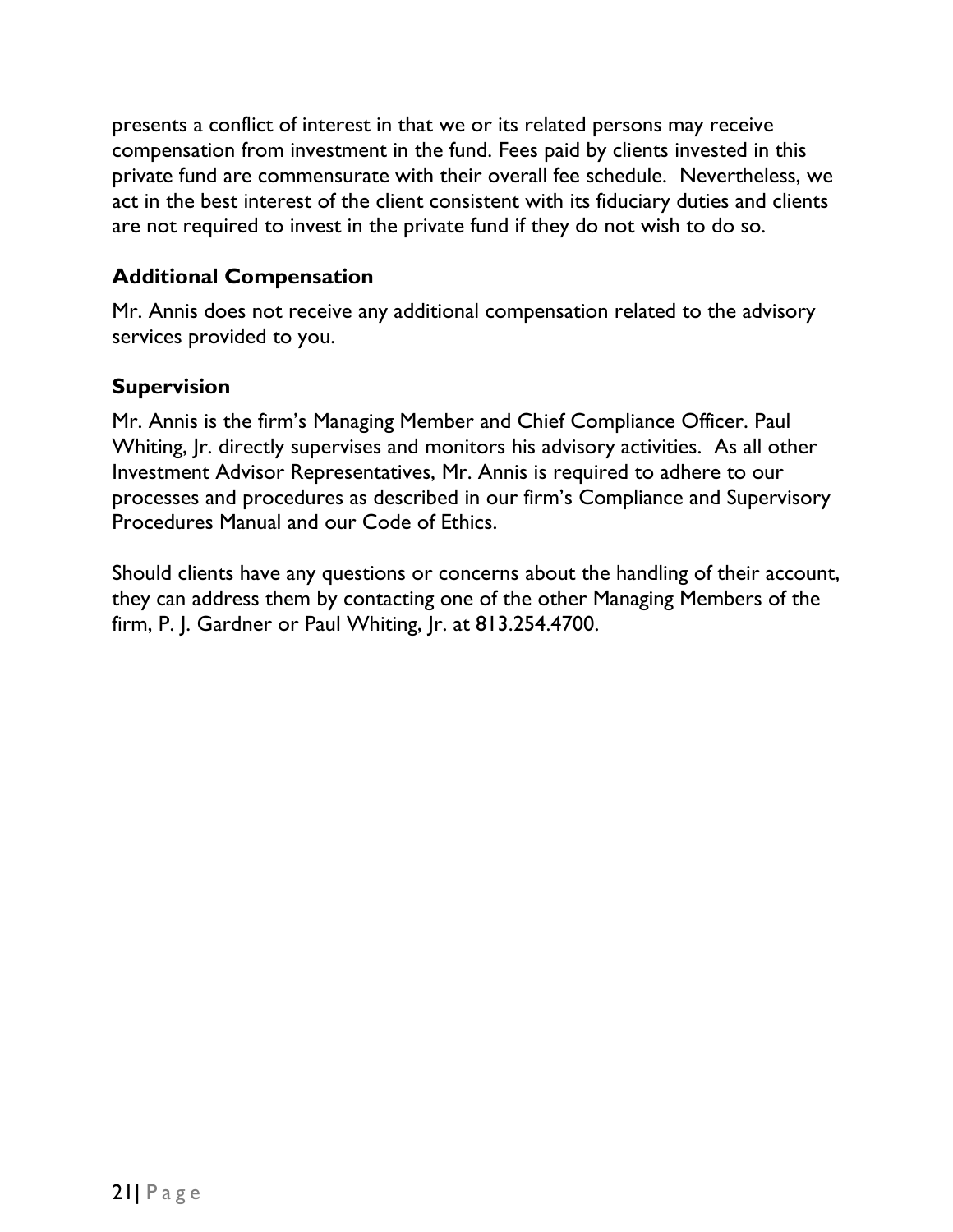# Peter Justin "P. J." Gardner

# <span id="page-23-0"></span>**Annis Gardner Whiting Capital Advisors LLC (d.b.a. AGW Capital Advisors)**

**511 W. Bay Street Suite 310 Tampa, FL 33606 813.254.4700**

**www.agwcapital.com**

# **Brochure Supplement**

#### **March 30, 2022**

This brochure supplement provides information about P. J. Gardner that supplements the AGW Capital Advisors brochure. You should have received a copy of that brochure. Please contact Jay Annis, Managing Member and Chief Compliance Officer if you did not receive AGW Capital Advisor's brochure or if you have any questions about the contents of this supplement.

Additional information about P. J. Gardner is available on the SEC's website at [www.adviserinfo.sec.gov.](http://www.adviserinfo.sec.gov/)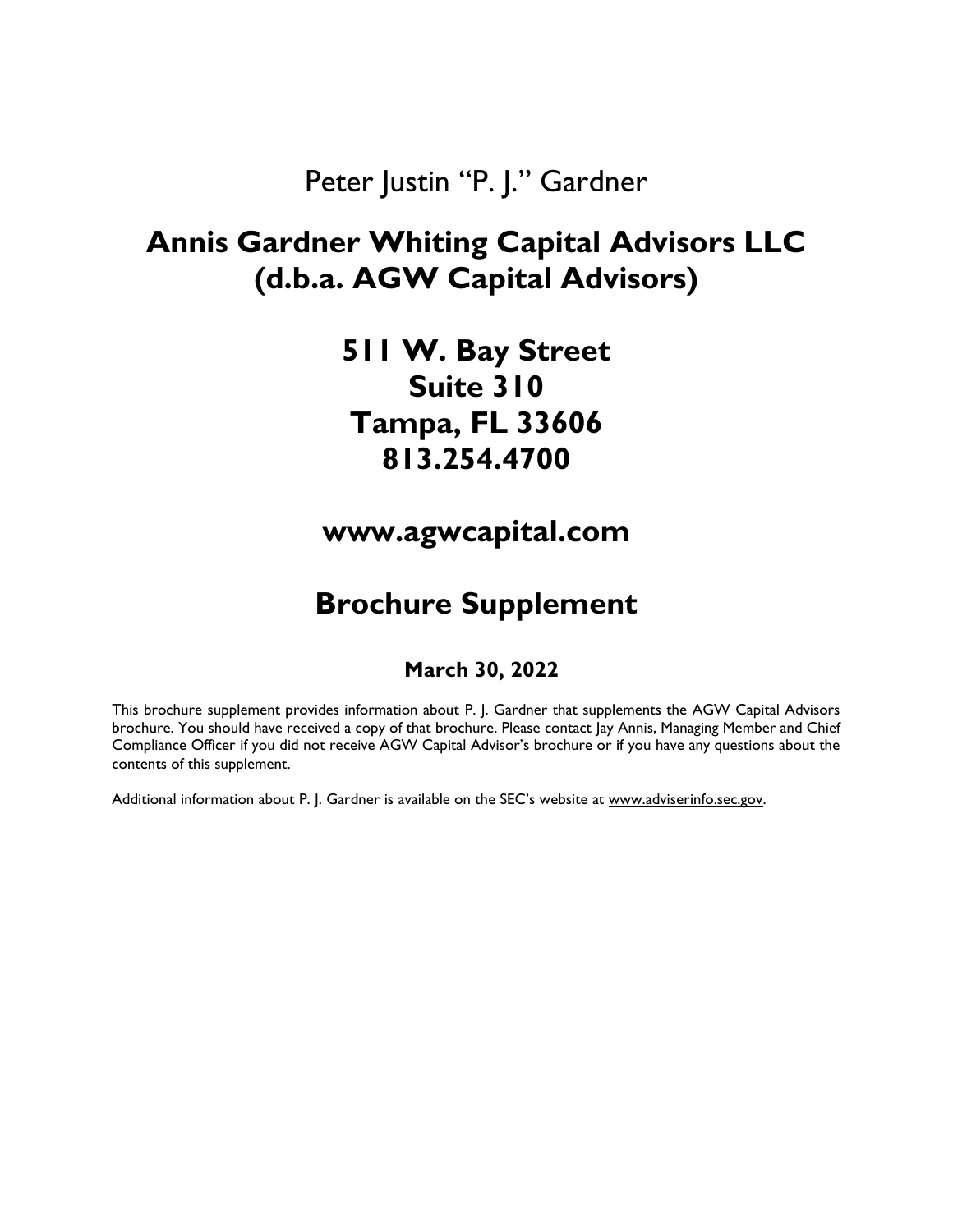# **Educational Background and Business Experience**

Peter Justin "P. J." Gardner

*Year of birth:* 1977

*Formal education:*

- ➢ University of the South Attended 1995 1997
- $\triangleright$  University of Florida 1999, B.S., Finance
- $\triangleright$  University of Florida 2006, M.B.A.
- ➢ Wharton School of Business Certified Investment Strategist Program
- $\triangleright$  Wharton School of Business Certified Investment Management Analyst® Program
- ➢ CERTIFIED FINANCIAL PLANNER™
- $\triangleright$  Chartered Financial Analyst<sup>®</sup>
- $\triangleright$  Accredited Investment Fiduciary<sup>®</sup>

*Business background:* 

- ➢ Annis Gardner Whiting Capital Advisors LLC Managing Member & Chief Investment Officer (04/09 – Present)
- ➢ CapTrust Advisors Senior Investment Consultant (09/01 03/09)

*Professional Designations:* CFP® , CFA® , CIMA® , and AIF®

#### CERTIFIED FINANCIAL PLANNER™ (CFP®)

The CERTIFIED FINANCIAL PLANNER™, CFP® and federally registered CFP (with flame design) marks (collectively, the "CFP® marks") are professional certification marks granted in the United States by Certified Financial Planner Board of Standards, Inc. ("CFP Board").

The CFP® certification is a voluntary certification; no federal or state law or regulation requires financial planners to hold CFP® certification. It is recognized in the United States and a number of other countries for its (1) high standard of professional education; (2) stringent code of conduct and standards of practice; and (3) ethical requirements that govern professional engagements with clients. Currently, more than 71,000 individuals have obtained CFP® certification in the United States.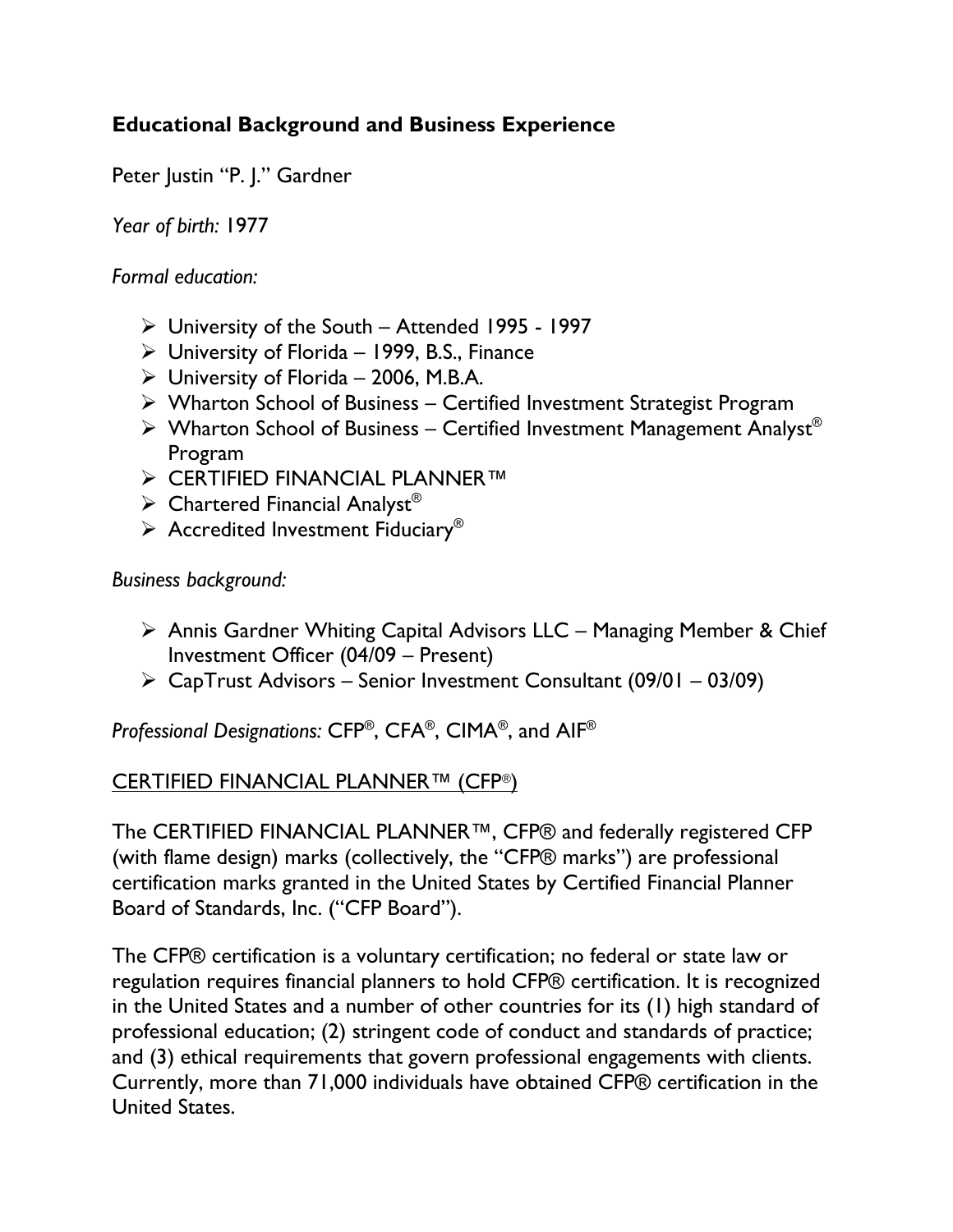To attain the right to use the CFP® marks, an individual must satisfactorily fulfill the following requirements:

- Education Complete an advanced college-level course of study addressing the financial planning subject areas that CFP Board's studies have determined as necessary for the competent and professional delivery of financial planning services, and attain a Bachelor's Degree from a regionally accredited United States college or university (or its equivalent from a foreign university). CFP Board's financial planning subject areas include insurance planning and risk management, employee benefits planning, investment planning, income tax planning, retirement planning, and estate planning;
- Examination Pass the comprehensive CFP® Certification Examination. The examination includes case studies and client scenarios designed to test one's ability to correctly diagnose financial planning issues and apply one's knowledge of financial planning to real world circumstances;
- Experience Complete at least three years of full-time financial planningrelated experience (or the equivalent, measured as 2,000 hours per year); and
- Ethics Agree to be bound by CFP Board's *Standards of Professional Conduct*, a set of documents outlining the ethical and practice standards for CFP® professionals.

Individuals who become certified must complete the following ongoing education and ethics requirements in order to maintain the right to continue to use the CFP® marks:

- Continuing Education Complete 30 hours of continuing education hours every two years, including two hours on the *Code of Ethics* and other parts of the S*tandards of Professional Conduct*, to maintain competence and keep up with developments in the financial planning field; and
- Ethics Renew an agreement to be bound by the *Standards of Professional Conduct*. The *Standards* prominently require that CFP® professionals provide financial planning services at a fiduciary standard of care. This means CFP® professionals must provide financial planning services in the best interests of their clients.

CFP® professionals who fail to comply with the above standards and requirements may be subject to CFP Board's enforcement process, which could result in suspension or permanent revocation of their CFP® certification.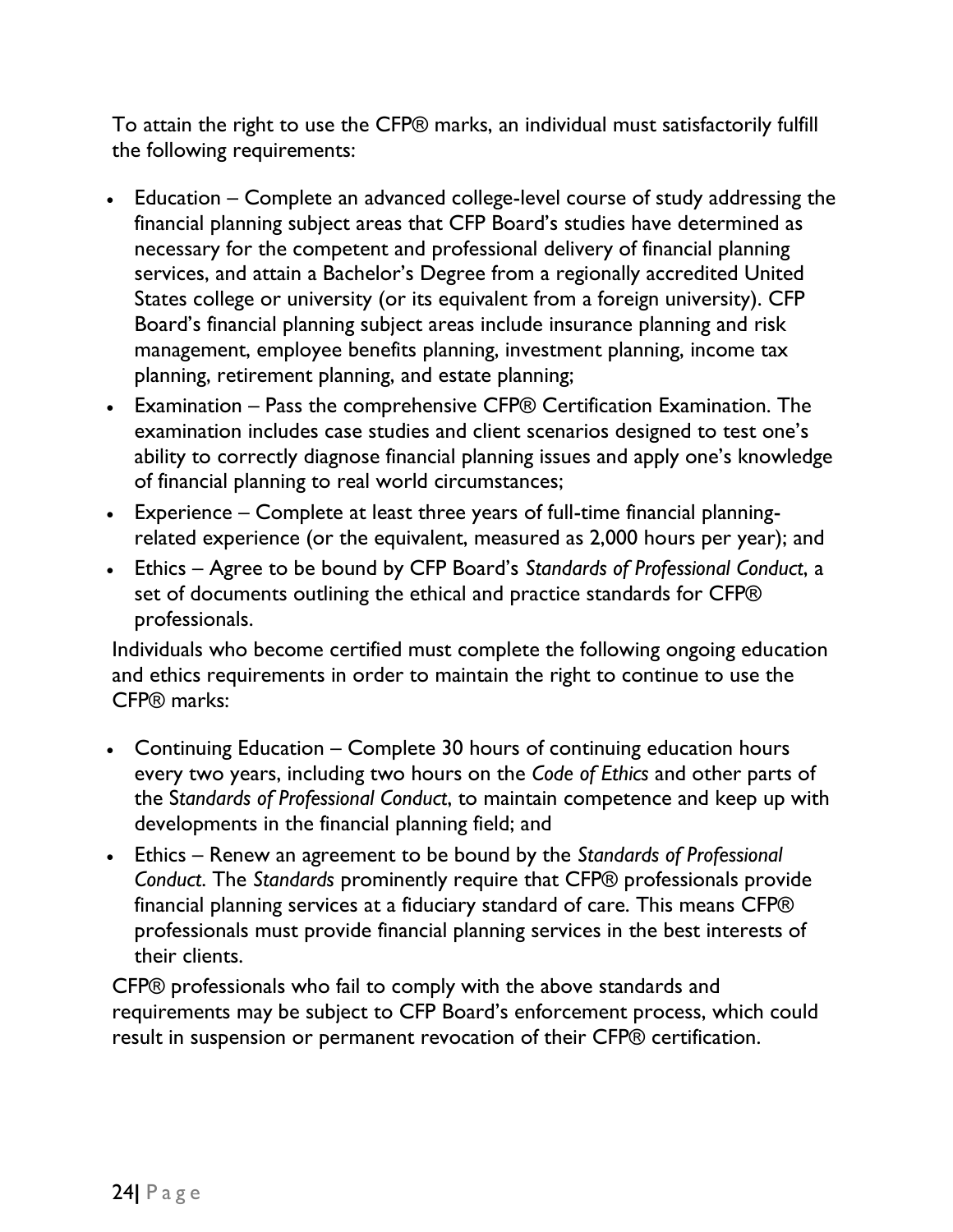#### Chartered Financial Analyst (CFA®)

The Chartered Financial Analyst (CFA) charter is a globally respected, graduatelevel investment credential established in 1962 and awarded by CFA Institute the largest global association of investment professionals.

There are currently more than 90,000 CFA charterholders working in 134 countries. To earn the CFA charter, candidates must: 1) pass three sequential, six-hour examinations; 2) have at least four years of qualified professional investment experience; 3) join CFA Institute as members; and 4) commit to abide by, and annually reaffirm, their adherence to the CFA Institute Code of Ethics and Standards of Professional Conduct.

#### High Ethical Standards

The CFA Institute Code of Ethics and Standards of Professional Conduct, enforced through an active professional conduct program, require CFA charterholders to:

- Place their clients' interests ahead of their own
- Maintain independence and objectivity
- Act with integrity
- Maintain and improve their professional competence
- Disclose conflicts of interest and legal matters

#### Global Recognition

Passing the three CFA exams is a difficult feat that requires extensive study (successful candidates report spending an average of 300 hours of study per level). Earning the CFA charter demonstrates mastery of many of the advanced skills needed for investment analysis and decision making in today's quickly evolving global financial industry. As a result, employers and clients are increasingly seeking CFA charterholders—often making the charter a prerequisite for employment.

Additionally, regulatory bodies in 22 countries and territories recognize the CFA charter as a proxy for meeting certain licensing requirements, and more than 125 colleges and universities around the world have incorporated a majority of the CFA Program curriculum into their own finance courses.

#### Comprehensive and Current Knowledge

The CFA Program curriculum provides a comprehensive framework of knowledge for investment decision making and is firmly grounded in the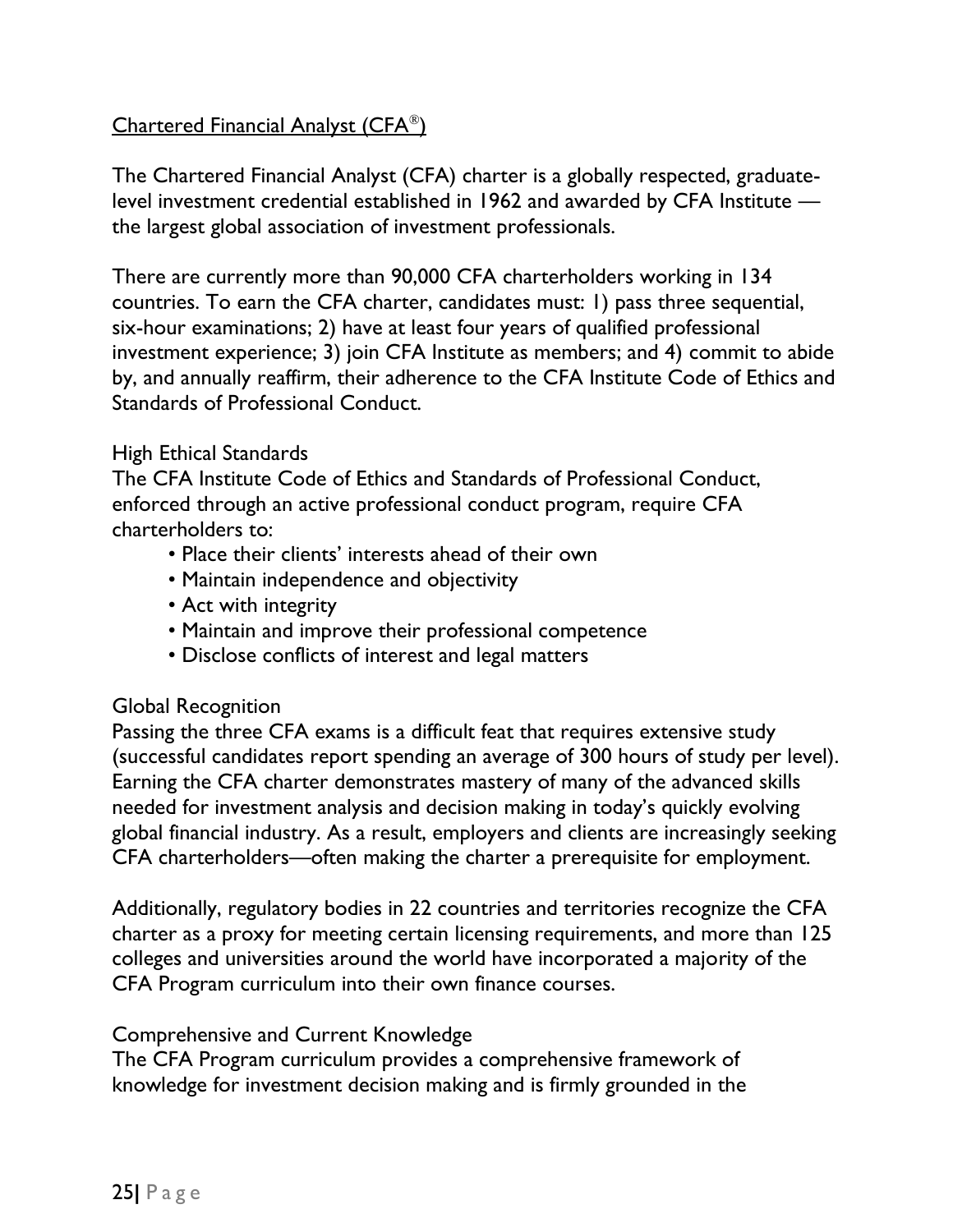knowledge and skills used every day in the investment profession. The three levels of the CFA Program test a proficiency with a wide range of fundamental and advanced investment topics, including ethical and professional standards, fixedincome and equity analysis, alternative and derivative investments, economics, financial reporting standards, portfolio management, and wealth planning.

The CFA Program curriculum is updated every year by experts from around the world to ensure that candidates learn the most relevant and practical new tools, ideas, and investment and wealth management skills to reflect the dynamic and complex nature of the profession.

# **Certified Investment Management Analyst® (CIMA®)**

The CIMA certification signifies that an individual has met initial and ongoing experience, ethical, education, and examination requirements for investment management consulting, including advanced investment management theory and application. To earn CIMA certification, candidates must: submit an application, pass a background check and have an acceptable regulatory history; complete an in-person or online executive education program through a Registered Education Provider; pass an online Certification Examination; Pass a second background check; and have three years of financial services experience at the time of certification.

CIMA certificants must adhere to Investments & Wealth Institute's Code of Professional Responsibility, and Rules and Guidelines for Use of the Marks. CIMA designees must report 40 hours of continuing education credits, including two ethics hours, every two years to maintain the certification.

# **Accredited Investment Fiduciary® (AIF® )**

As an Accredited Investment Fiduciary $^\circledast$  (AIF $^\circledast$ ) Mr. Annis is recognized as demonstrating knowledge and competency in the area of fiduciary responsibility and communicates a commitment to standards of investment fiduciary excellence. Holders of the AIF® mark have successfully completed a specialized program on investment fiduciary standards and subsequently passed a comprehensive examination. Once accredited, AIF® designees have annual obligations of signing, and agreeing to abide by, a Code of Ethics and completing six hours of continuing education.

 $\mathsf{AIF}^{\circledast}$  designees are able to implement a prudent process into their own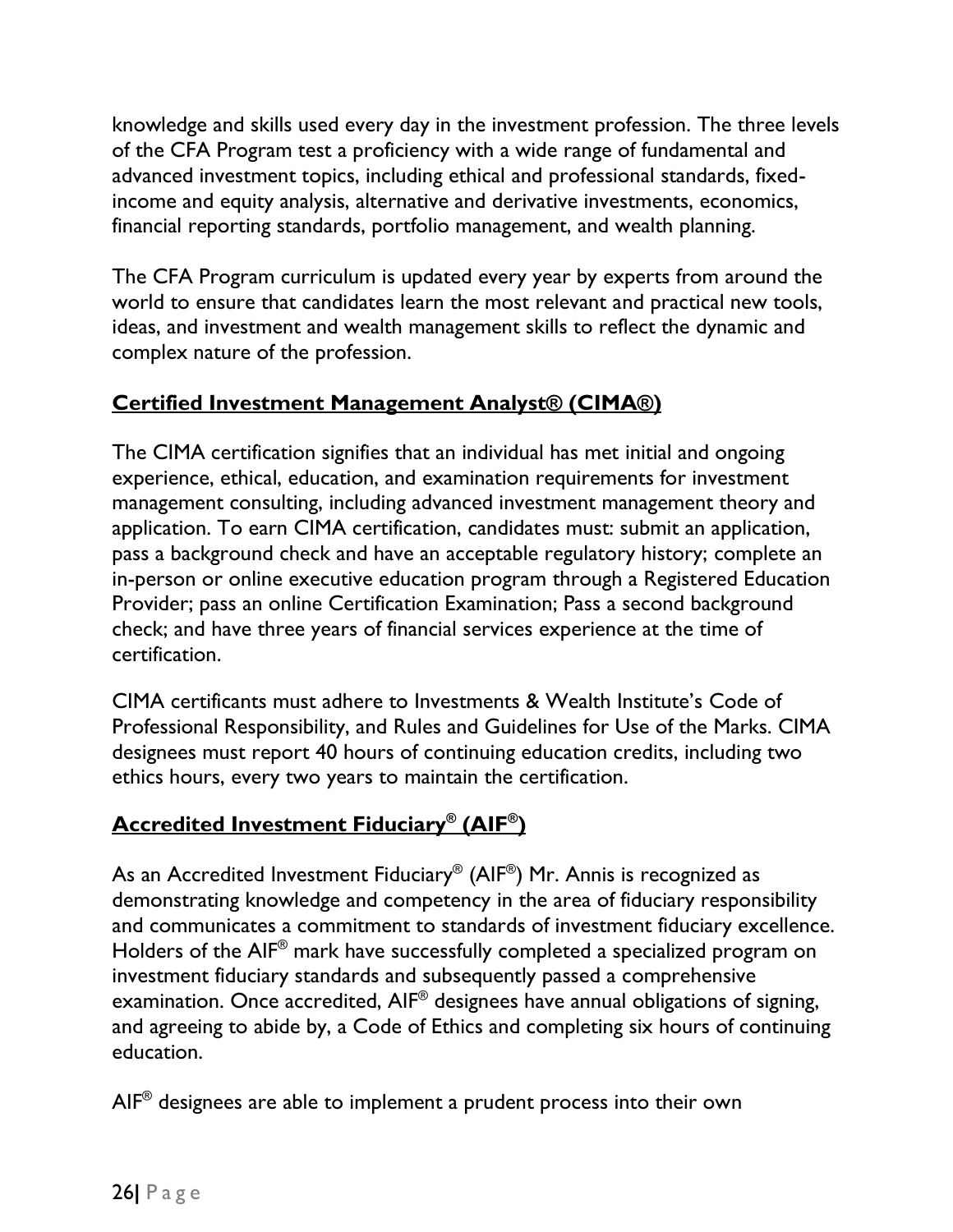investment practices, as well as being able to assist others in implementing proper policies and procedures.

### **Disciplinary Information**

P. J. Gardner has not been the subject of any legal or disciplinary event.

# **Other Business Activities**

Mr. Gardner serves as a member of the Treasury Investment Council within the State of Florida Division of Treasury. The Council consists of at least five members, at least three of whom are professionals from the private sector, who must possess special knowledge, experience, and familiarity in finance, investments, or accounting. Members of the Council serve without additional compensation or honorarium, but may receive per diem and reimbursement for travel expenses as provided under State of Florida law.

Annis Gardner Whiting Capital Advisors LLC is the manager of AGW PE Access Vehicle: BPV – IV, LLC, a private fund. We will recommend investments in this private fund to those clients for which investment in the fund is suitable. This presents a conflict of interest in that we or its related persons may receive compensation from investment in the fund. Fees paid by clients invested in this private fund are commensurate with their overall fee schedule. Nevertheless, we act in the best interest of the client consistent with its fiduciary duties and clients are not required to invest in the private fund if they do not wish to do so.

# **Additional Compensation**

Mr. Gardner does not receive any additional compensation related to the advisory services provided to you.

# **Supervision**

As a representative of AGW Capital Advisors, P. J. Gardner is supervised by Jay Annis, the firm's Chief Compliance Officer. Mr. Annis is responsible for ensuring P. J. Gardner adheres to all required regulations regarding the activities of an Investment Advisor Representative, as well as all policies and procedures outlined in the firm's Code of Ethics and compliance manual. Mr. Annis can be reached at 813.254.4700.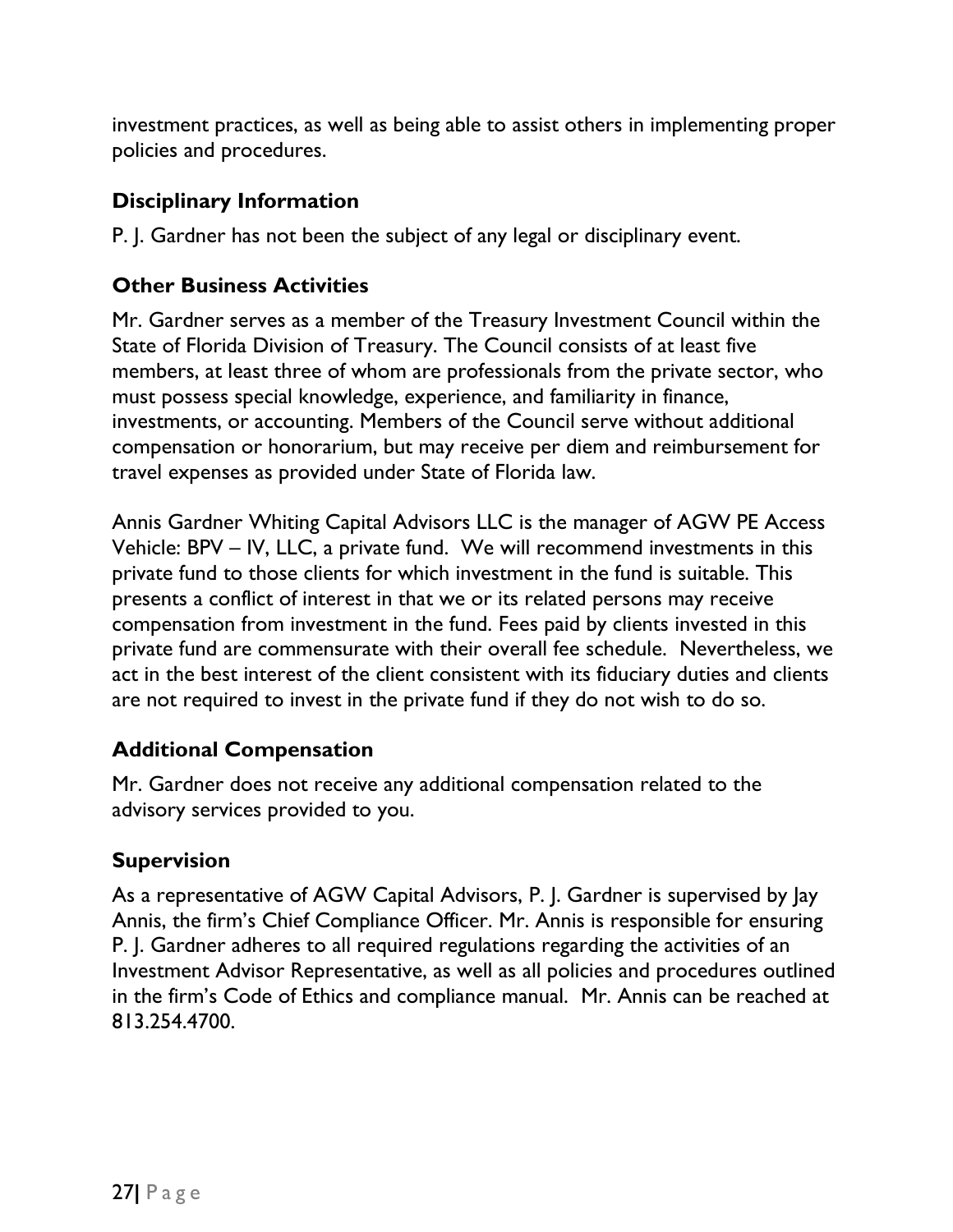# Paul L. Whiting, Jr.

# <span id="page-29-0"></span>**Annis Gardner Whiting Capital Advisors LLC (d.b.a. AGW Capital Advisors)**

**511 W. Bay Street Suite 310 Tampa, FL 33606 813.254.4700**

**[www.agwcapital.com](http://www.agwcapital.com/)**

# **Brochure Supplement**

#### **March 30, 2022**

This brochure supplement provides information about Paul L. Whiting, Jr. that supplements the AGW Capital Advisor's brochure. You should have received a copy of that brochure. Please contact Jay Annis, Managing Member and Chief Compliance Officer if you did not receive AGW Capital Advisor's brochure or if you have any questions about the contents of this supplement.

Additional information about Paul L. Whiting, Jr. is available on the SEC's website at [www.adviserinfo.sec.gov](http://www.adviserinfo.sec.gov/).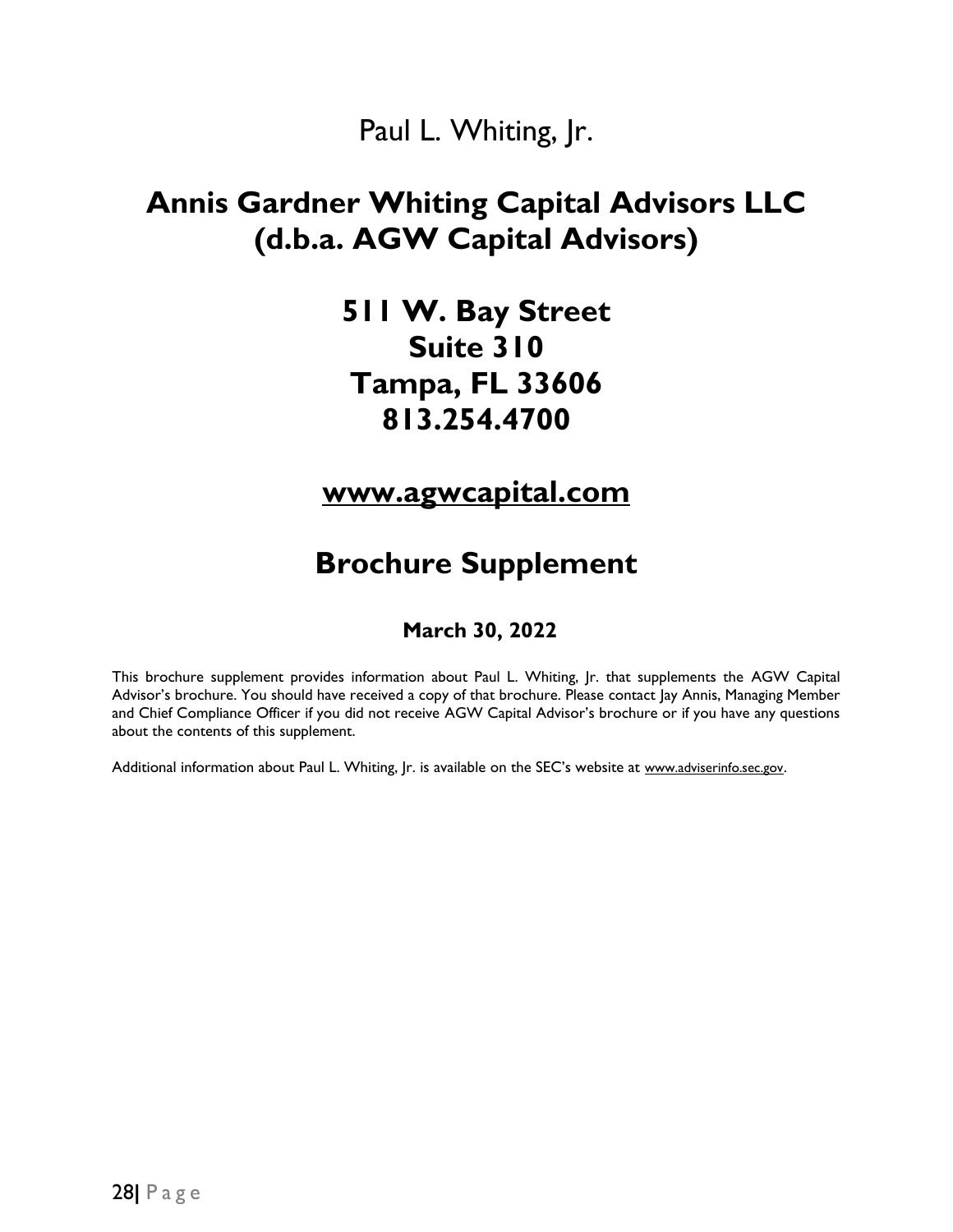### **Educational Background and Business Experience**

Paul L. Whiting, Jr.

*Year of birth:* 1968

*Formal education:*

- ➢ Boston College 1990, B.S., Economics
- $\triangleright$  Dartmouth College 1997, M.B.A.
- $\triangleright$  Chartered Financial Analyst®
- $\triangleright$  Accredited Investment Fiduciary®

*Business background:* 

- ➢ Annis Gardner Whiting Capital Advisors LLC Managing Member & Chief Financial Officer (05/09 – Present)
- $\triangleright$  Seabreeze Holdings, Inc. Managing Director (01/03 12/09)

*Professional Designations:* CFA® and AIF®

# **Chartered Financial Analyst (CFA®)**

The Chartered Financial Analyst (CFA) charter is a globally respected, graduatelevel investment credential established in 1962 and awarded by CFA Institute the largest global association of investment professionals.

There are currently more than 90,000 CFA charterholders working in 134 countries. To earn the CFA charter, candidates must: 1) pass three sequential, six-hour examinations; 2) have at least four years of qualified professional investment experience; 3) join CFA Institute as members; and 4) commit to abide by, and annually reaffirm, their adherence to the CFA Institute Code of Ethics and Standards of Professional Conduct.

#### High Ethical Standards

The CFA Institute Code of Ethics and Standards of Professional Conduct, enforced through an active professional conduct program, require CFA charterholders to:

• Place their clients' interests ahead of their own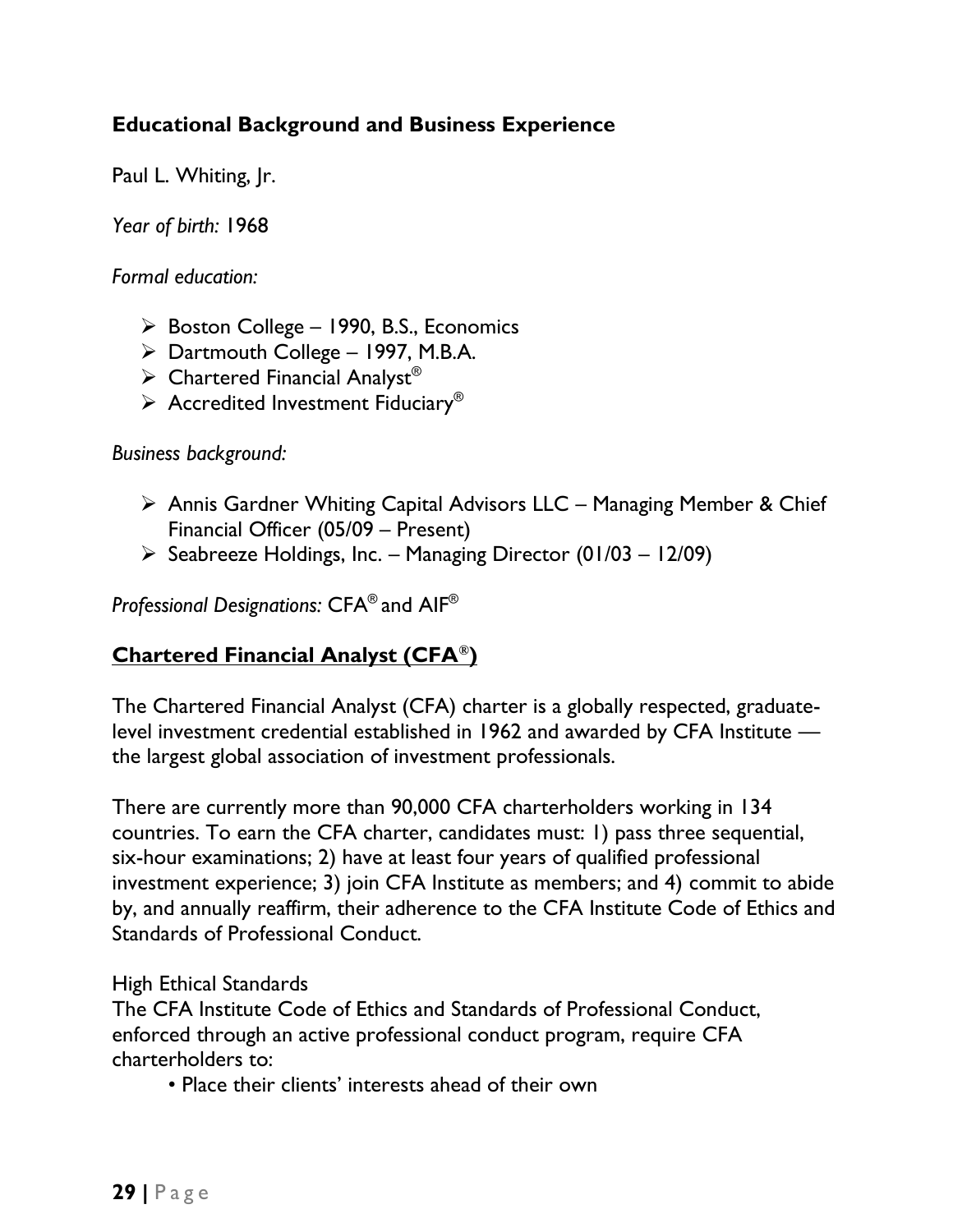- Maintain independence and objectivity
- Act with integrity
- Maintain and improve their professional competence
- Disclose conflicts of interest and legal matters

#### Global Recognition

Passing the three CFA exams is a difficult feat that requires extensive study (successful candidates report spending an average of 300 hours of study per level). Earning the CFA charter demonstrates mastery of many of the advanced skills needed for investment analysis and decision making in today's quickly evolving global financial industry. As a result, employers and clients are increasingly seeking CFA charterholders—often making the charter a prerequisite for employment.

Additionally, regulatory bodies in 22 countries and territories recognize the CFA charter as a proxy for meeting certain licensing requirements, and more than 125 colleges and universities around the world have incorporated a majority of the CFA Program curriculum into their own finance courses.

#### Comprehensive and Current Knowledge

The CFA Program curriculum provides a comprehensive framework of knowledge for investment decision making and is firmly grounded in the knowledge and skills used every day in the investment profession. The three levels of the CFA Program test a proficiency with a wide range of fundamental and advanced investment topics, including ethical and professional standards, fixedincome and equity analysis, alternative and derivative investments, economics, financial reporting standards, portfolio management, and wealth planning.

The CFA Program curriculum is updated every year by experts from around the world to ensure that candidates learn the most relevant and practical new tools, ideas, and investment and wealth management skills to reflect the dynamic and complex nature of the profession.

# **Accredited Investment Fiduciary (AIF® )**

As an Accredited Investment Fiduciary® (AIF®) Mr. Whiting is recognized as demonstrating knowledge and competency in the area of fiduciary responsibility and communicates a commitment to standards of investment fiduciary excellence. Holders of the AIF® mark have successfully completed a specialized program on investment fiduciary standards and subsequently passed a comprehensive